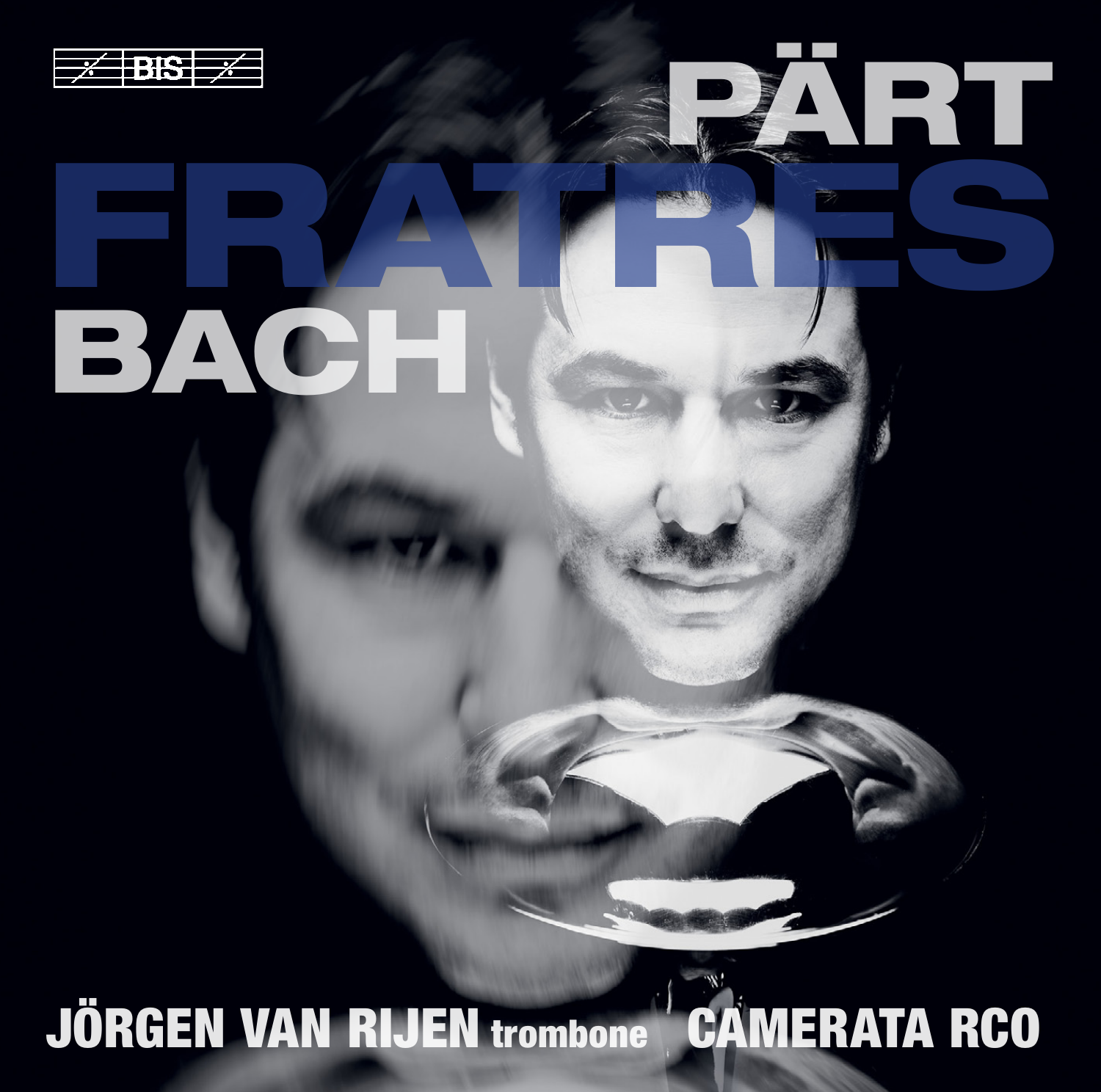|             | PÄRT, ARVO (b. 1935)<br><b>1 FRATRES</b> (Universal Edition)<br>for trombone, string orchestra and percussion (1977/2017)                                               | 12'15 |
|-------------|-------------------------------------------------------------------------------------------------------------------------------------------------------------------------|-------|
|             | BACH, JOHANN SEBASTIAN (1685-1750)<br>CONCERTO IN D MINOR for solo harpsichord, BWV 974<br>after Alessandro Marcello: Oboe Concerto in D minor<br>arr. Jörgen van Rijen | 9'57  |
|             | $\boxed{2}$ I. Andante                                                                                                                                                  | 3'06  |
| $\sqrt{3}$  | II. Adagio                                                                                                                                                              | 3'34  |
| $\sqrt{4}$  | III. Presto                                                                                                                                                             | 3'16  |
|             | PÄRT, ARVO<br>5 VATER UNSER (Universal Edition)<br>for trombone and string orchestra (2005/2017)                                                                        | 3'23  |
|             | BACH, JOHANN SEBASTIAN<br>CONCERTO IN D MAJOR for solo harpsichord, BWV 972<br>after Antonio Vivaldi: Violin Concerto in D major, Op. 3 No. 9<br>arr. Jörgen van Rijen  | 7'45  |
|             | 6 I. Allegro                                                                                                                                                            | 2'15  |
| $\boxed{7}$ | II. Larghetto                                                                                                                                                           | 3'27  |
| 8           | III. Allegro                                                                                                                                                            | 2'02  |
|             |                                                                                                                                                                         |       |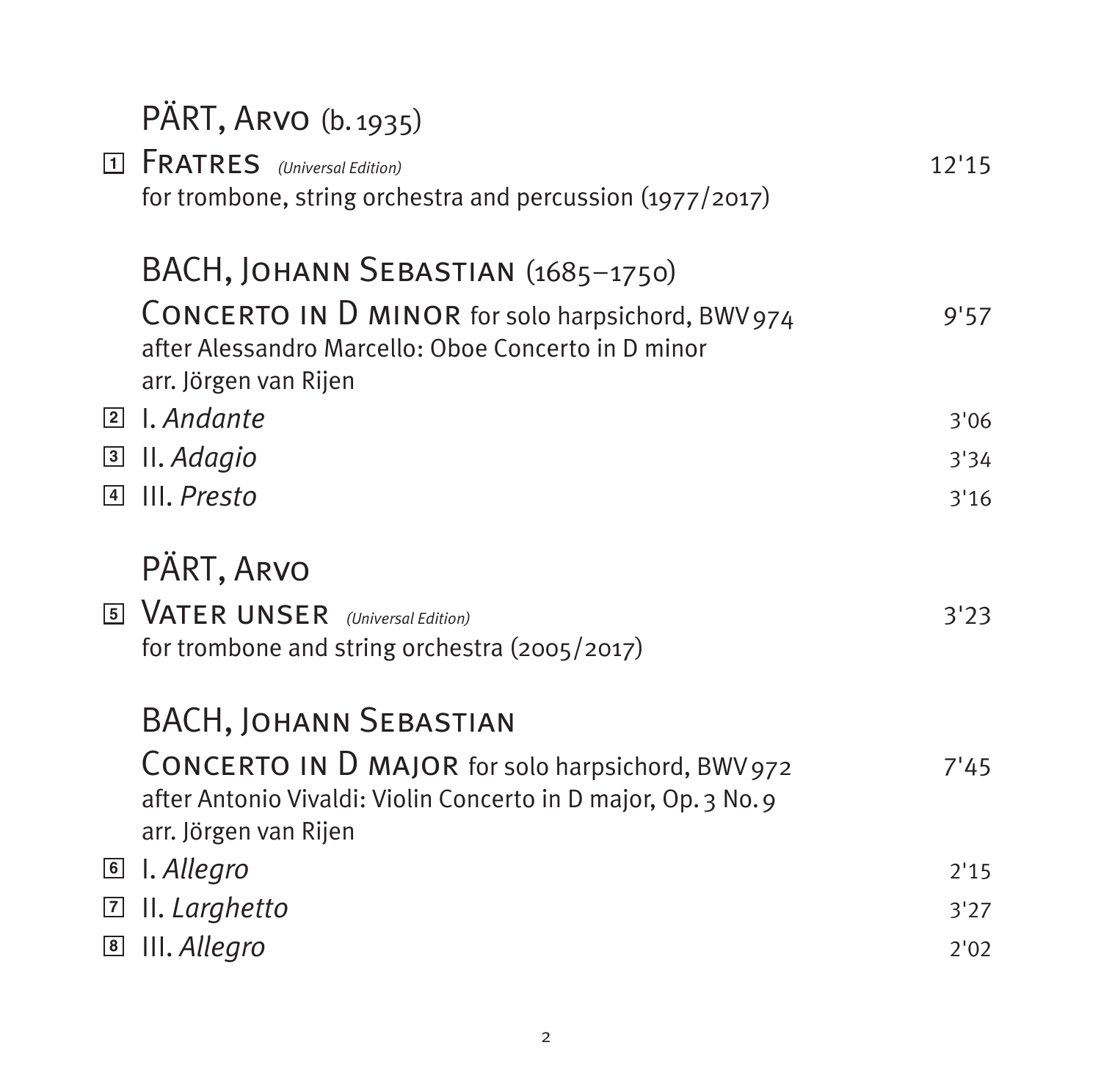# PÄRT, Arvo

|    | T AN DEN WASSERN ZU BABEL SABEN WIR UND WEINTEN<br>for trombone and chamber orchestra (1976/2017) (Universal Edition)                                                                 | 7'38      |
|----|---------------------------------------------------------------------------------------------------------------------------------------------------------------------------------------|-----------|
|    | BACH, JOHANN SEBASTIAN (1685-1750)<br>CONCERTO IN C MINOR for solo harpsichord, BWV 981<br>after Benedetto Marcello: Violin Concerto in E minor, Op. 1 No. 2<br>arr. Jörgen van Rijen | 12'21     |
| 10 | I. Adagio                                                                                                                                                                             | 2'17      |
| 11 | II. Vivace                                                                                                                                                                            | 1'59      |
| 12 | III. Adagio staccato                                                                                                                                                                  | 3'04      |
| 13 | <b>IV.</b> Prestissimo                                                                                                                                                                | 5'00      |
|    | PÄRT, ARVO                                                                                                                                                                            |           |
|    | <sup>14</sup> PARI INTERVALLO (Universal Edition)<br>for clarinet, trombone and string orchestra (1976/2017)<br>HEIN WIEDIJK clarinet                                                 | 3'57      |
|    |                                                                                                                                                                                       | TT: 58'32 |
|    | JÖRGEN VAN RIJEN trombone and direction<br>CAMERATA RCO                                                                                                                               |           |

*These versions of Pärt's works are world première recordings.*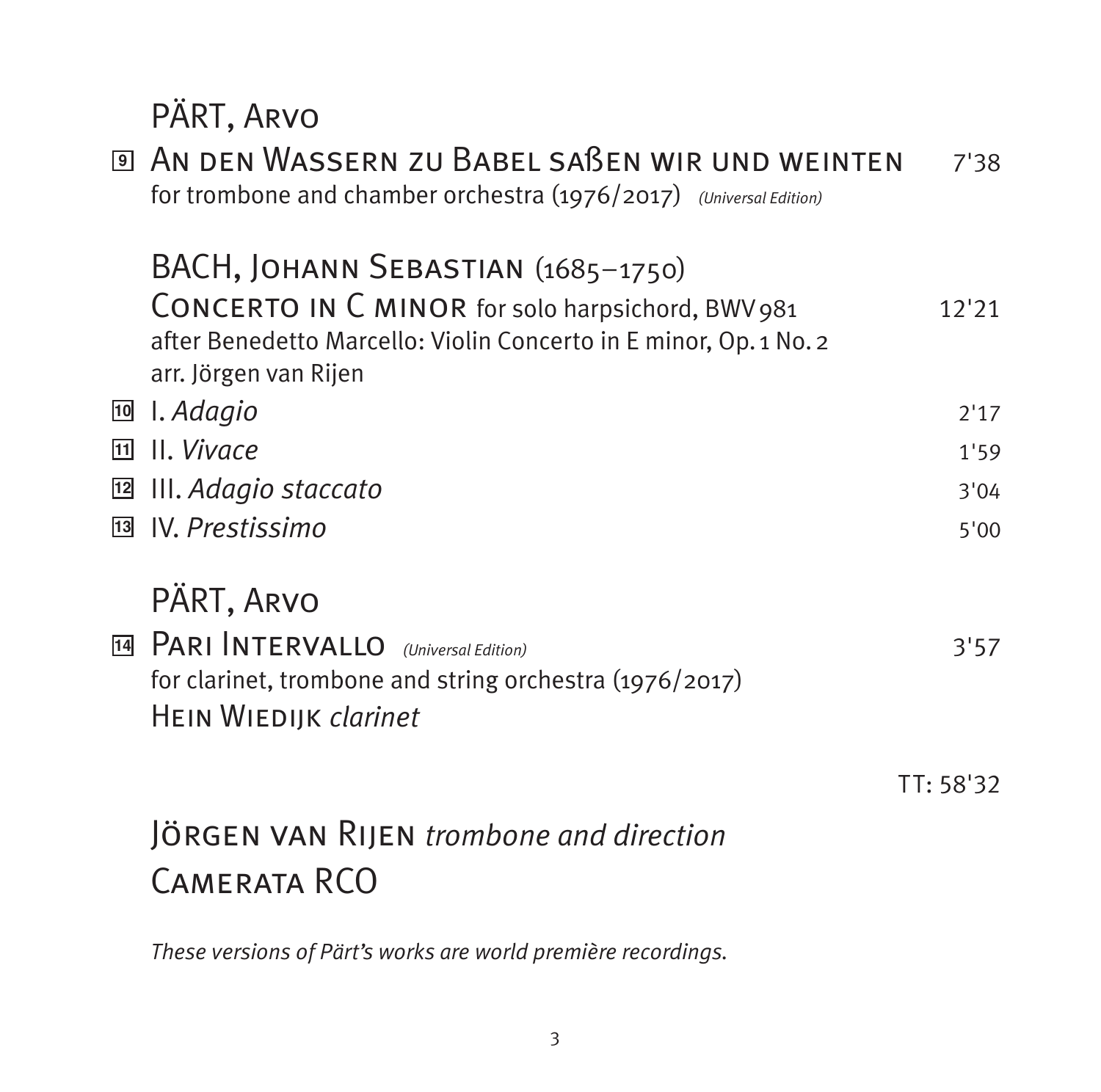## **Brothers from different times**

Is Arvo Pärt a Johann Sebastian Bach of our own time? It sounds almost presumptuous. Still, the direct relationship between the Estonian composer and the *Thomas kantor* is a reason for trombonist Jörgen van Rijen to unite both composers on one disc. And this relationship has several aspects. First, Pärt loves the work of Bach. In works like *Wenn Bach Bienen gezüchtet hätte* and *Collage über BACH*, Pärt refers literally to his source of inspiration, but also in other works he honours his predecessor with references to the theme BACH (B flat-A-C-B). In addition, Bach and Pärt share a fascination for the religious, which is reflected in the purity of their music. 'In this regard, Pärt composes old music with a new look', says Jörgen van Rijen. Finally, in spite of that purity and emotional charge, their music is almost mathematically constructed, possessing an underlying order that does not stand in the way of the unconcerned enjoyment of the music, but which is the basis of its time lessness.

There are also differences. Whereas Bach is often seen as the great master of polyphony, Arvo Pärt is the godfather of the New Simplicity, the New Spirituality, New Religiosity, or whatever people want to call it. All these terms say something about the music and the sources of inspiration. The work of Pärt is indeed 'simple' in the sense that it is easy to listen to, thanks to the clear melodic lines and harmonies. Pärt arrived at his 'simplification' after no longer feeling at home in post-war serialism. He began to study the music of the Middle Ages, Renaissance and early Baroque. The first effects of this could be heard in his Third Symphony from 1971 in which historical elements merged with his modernism. Pärt then fell silent for some time. In 1976 he came up with a number of special works, including the staggeringly 'simple' *Für Alina* for piano. Gregorian-style melodies and elementary, almost medieval polyphony have since dominated his work. Pärt has summarized his style as 'tintinnabuli', from a Latin word for bells: 'I have discovered that it is enough when a single note is beautifully played', Pärt said of his rediscovered joy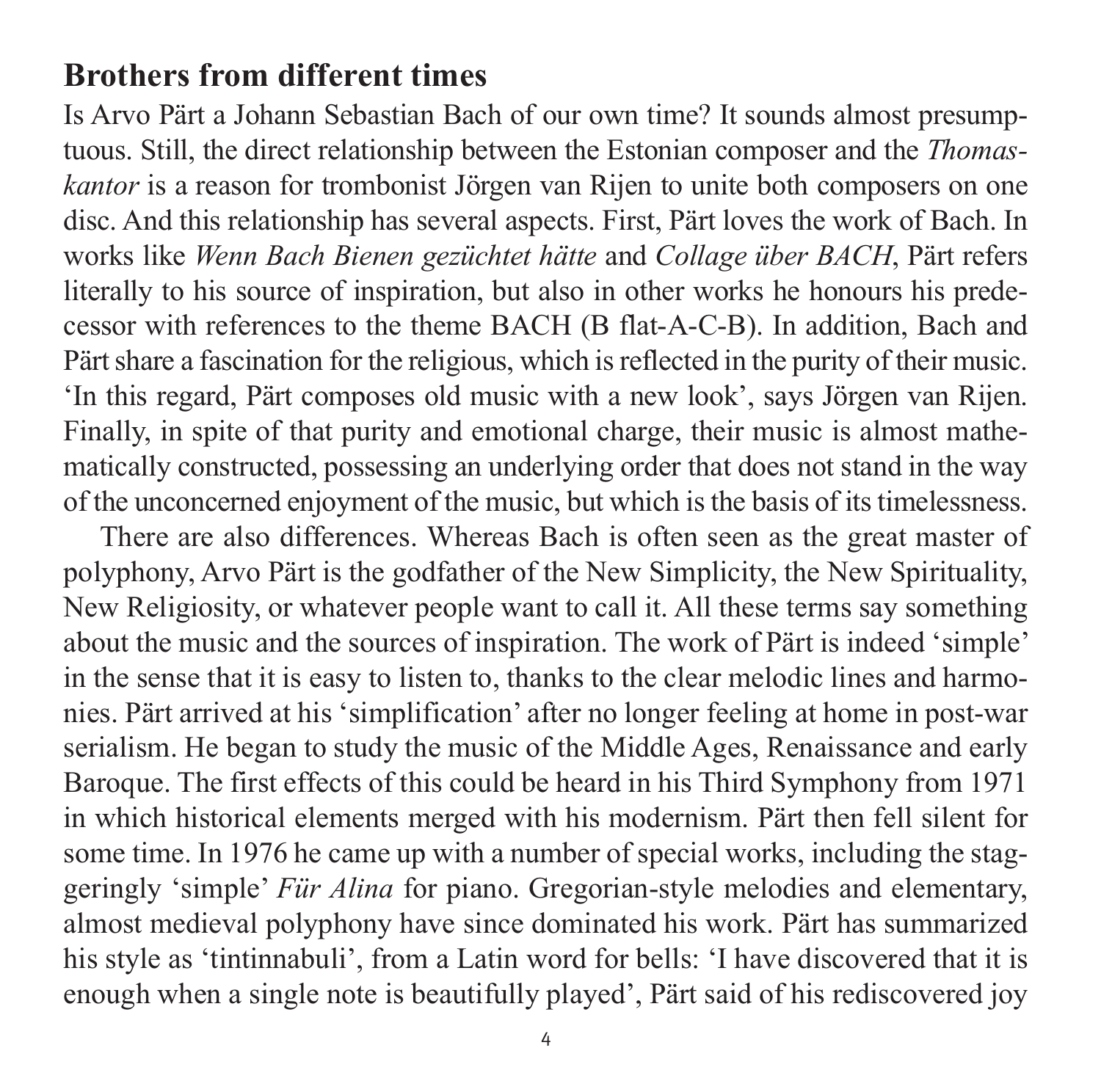in music. 'This one note, or a silent beat, or a moment of silence, comforts me. I work with very few elements – with one voice, with two voices. I build with the most primitive materials – with the triad, with one specific tonality. The three notes of the triad are like bells. And that is why I called it tintinnabulation.' As the Canadian musicologist Brenda Dalen stated in her programme notes for *Fratres* the basis for tintinnabulation is 'a two-part texture, in which a melodic voice moves primarily by step around a central pitch, while the tintinnabuli voice sounds the notes of the tonic triad. The relationship between the voices is predetermined according to a scheme that is specific to each individual work.'

In addition to *Wenn Bach Bienen gezüchtet hätte*, the first works of this 'coming out' included *Pari Intervallo* and the successful *Fratres* (Brothers), which nowadays exists in many versions authorized by the composer. The first version for unspecified instruments (it could almost be a score by Bach) is at its core a series of variations on a chordal theme of six bars that unfolds almost mathematically. The first version in which Pärt specified instruments was for violin and piano, and was arranged for Gidon Kremer. Here the composer also added the frenetic arpeggios with which the work begins. The version for cello and string orchestra, which Pärt based on the Kremer version, was the model for the adaptation that Jörgen van Rijen ultimately made of it.

With the approval of the composer, van Rijen also adapted the equally mathematical *Pari Intervallo* and the beautiful *An den Wassern zu Babel saßen wir und weinten* from 1984. In this last work especially, Pärt expresses his religious side. The vocalists sing only vowels, namely those of the words 'kyrie eleison'. Of course, this particular hidden religious meaning is missing in the version for trom bone.

Pärt wrote *Vater unser* in 2005 for boy soprano and piano. The strict mathematics of his earlier works is no longer evident, although the simplicity of the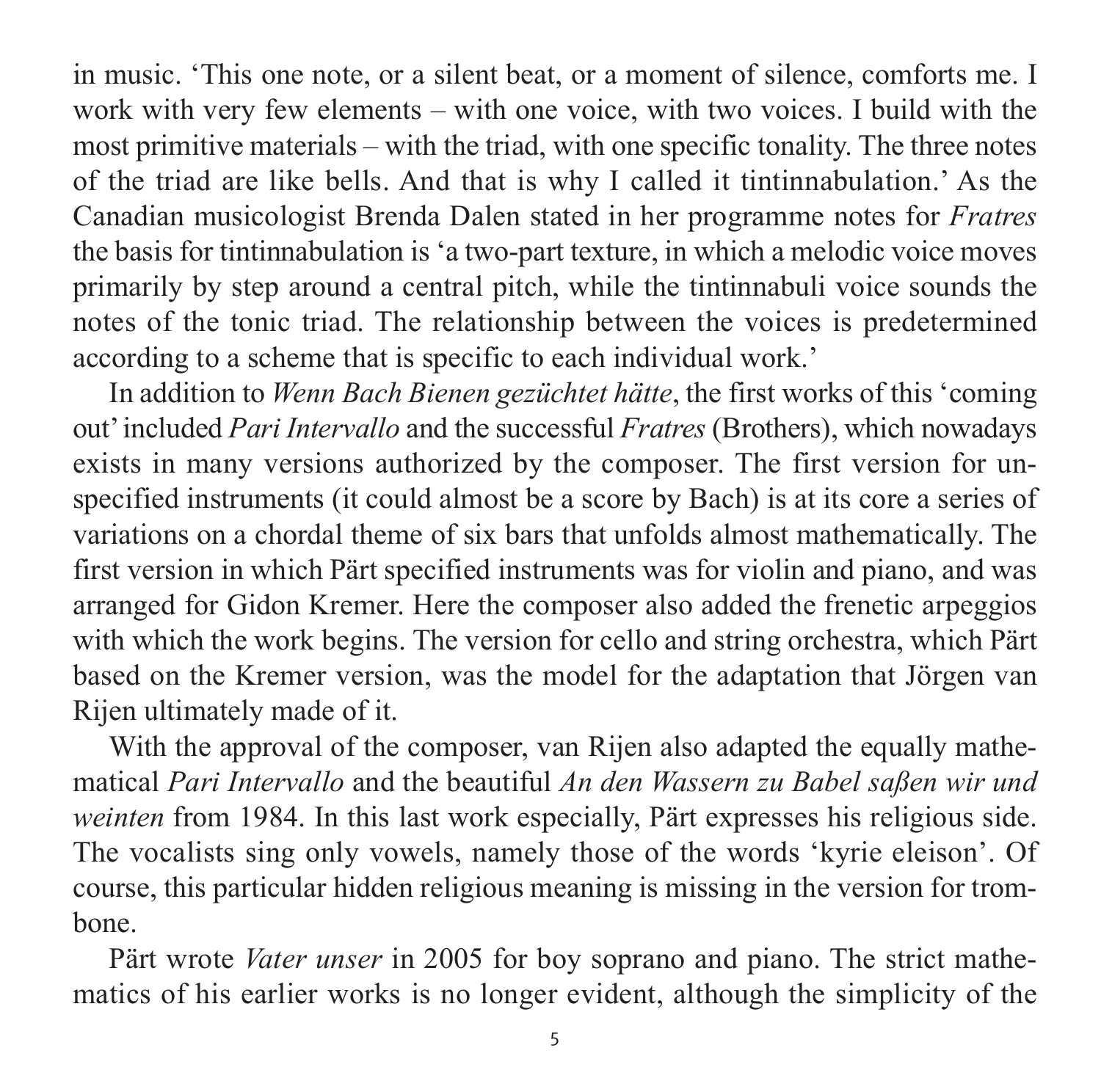accom panying voices remains present. In 2013, at the request of Andreas Scholl, Pärt arranged this short work for counter-tenor and strings. This version is the base for the adaptation by Jörgen van Rijen, which is, in his own words, nothing more than playing the vocal part on the trombone.

That Jörgen van Rijen obtained the approval of the composer for these versions is not surprising. When it comes to re-using his compositions, Pärt is more or less like Bach. Not only do works such as *Fratres* and *Summa* exist in different versions, but also the trombone arrangements that Jörgen van Rijen arrived at in his search for interesting contemporary repertoire do not stand alone. The Swedish trombonist Christian Lindberg had already initiated arrangements of *Fratres*, *Pari Intervallo* and *An den Wassern zu Babel saßen wir und weinten* in the nineties. These formed the basis of the present versions which van Rijen has devised in collaboration with Pärt, arrangements suited to his own taste and playing technique, including the virtuoso arpeggios at the beginning of *Fratres* which he performs in accordance with Pärt's version for cello and strings.

For Johann Sebastian Bach, reusing his own work and editing other people's com positions was quite normal. Baroque practice assumed that musicians played whatever instruments were available so, more often than not, something had to be adjusted. Arranging works by fellow-composers was also a way for Bach to bring them into domestic use as well as to master the style of others. For example, during the time he worked in Weimar (1708–17), he occupied himself extensively with the concertos of his Italian colleagues. Bach was greatly intrigued by the then new solo concerto, the dynamic fast-slow-fast form, and the Italian style. The music of Vivaldi was a favourite, but the concertos of the brothers Alessandro and Bene detto Marcello did not escape reinterpretation either. In the years 1713–14 Bach trans formed various concertos by these Italian composers into appealing works for organ and harpsichord (BWV 592–596 for organ and BWV 972–987 for harpsi -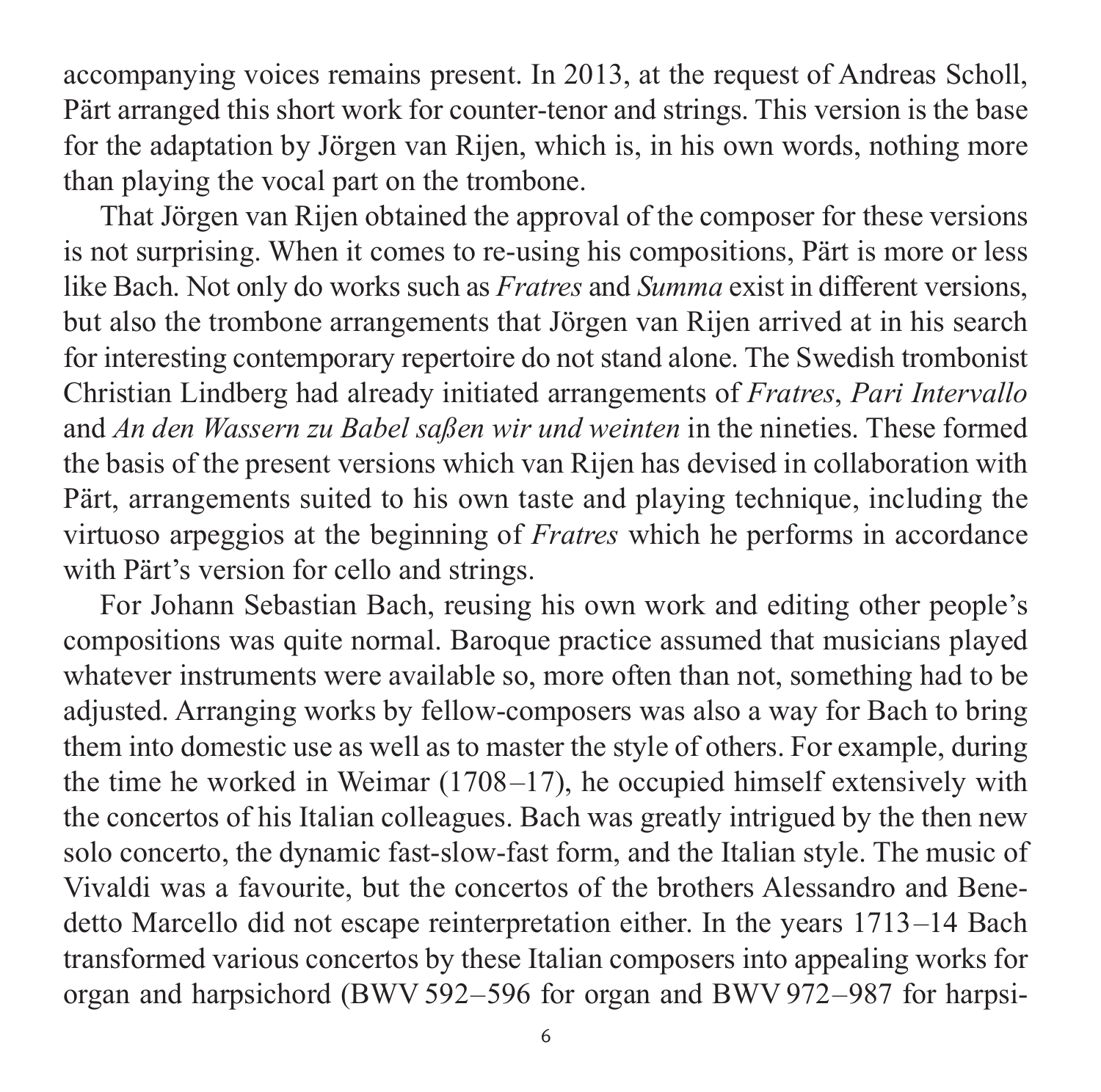chord), sometimes adding voices and providing the melody of the solo part with brilliant em bellishments.

The practice of translating these arrangements of Bach back to the original concertos for a solo instrument and orchestra has already yielded many beautiful works. For example, the Oboe Concerto by Alessandro Marcello has become one of the most famous baroque oboe concertos, partly thanks to Bach's harpsichord version (BWV 974): the ornaments in the solo part are usually the ones that Bach prescribes. In making his versions for trombone, Jörgen van Rijen not only applied this method to Marcello's concerto and the Violin Concerto, Op. 3 No. 9 (RV 230), by Antonio Vivaldi (BWV 972), but also on a lost Violin Concerto, Op. 1 No. 2, by Benedetto Marcello. The orchestral parts of this concerto have survived, but the solo violin part has not yet been found. Using his knowledge of the orchestral parts, van Rijen relied on Bach's harpsichord arrangement (BWV 981) to distil the solo part and adapt it for performance on the trombone, thereby breathing new life into a lost baroque concerto. Moreover, for the performance of all three concertos, he bene fited from extensive advice from the early music specialist and conductor Jan Willem de Vriend.

For van Rijen, the decision to alternate between the baroque solo concertos and Pärt's works was not determined just by the link between Bach and Pärt, but also by a wish to offer variety. Both composers reinforce each other, and the alternation of baroque and contemporary music deepens the listening experience. The fact that the word 'Fratres' can be taken as a playful reference to the Marcello brothers and the religious connotations of 'brother' are an additional bonus, contributing to the coherence of this fascinating and surprising programme.

*© Paul Janssen 2018*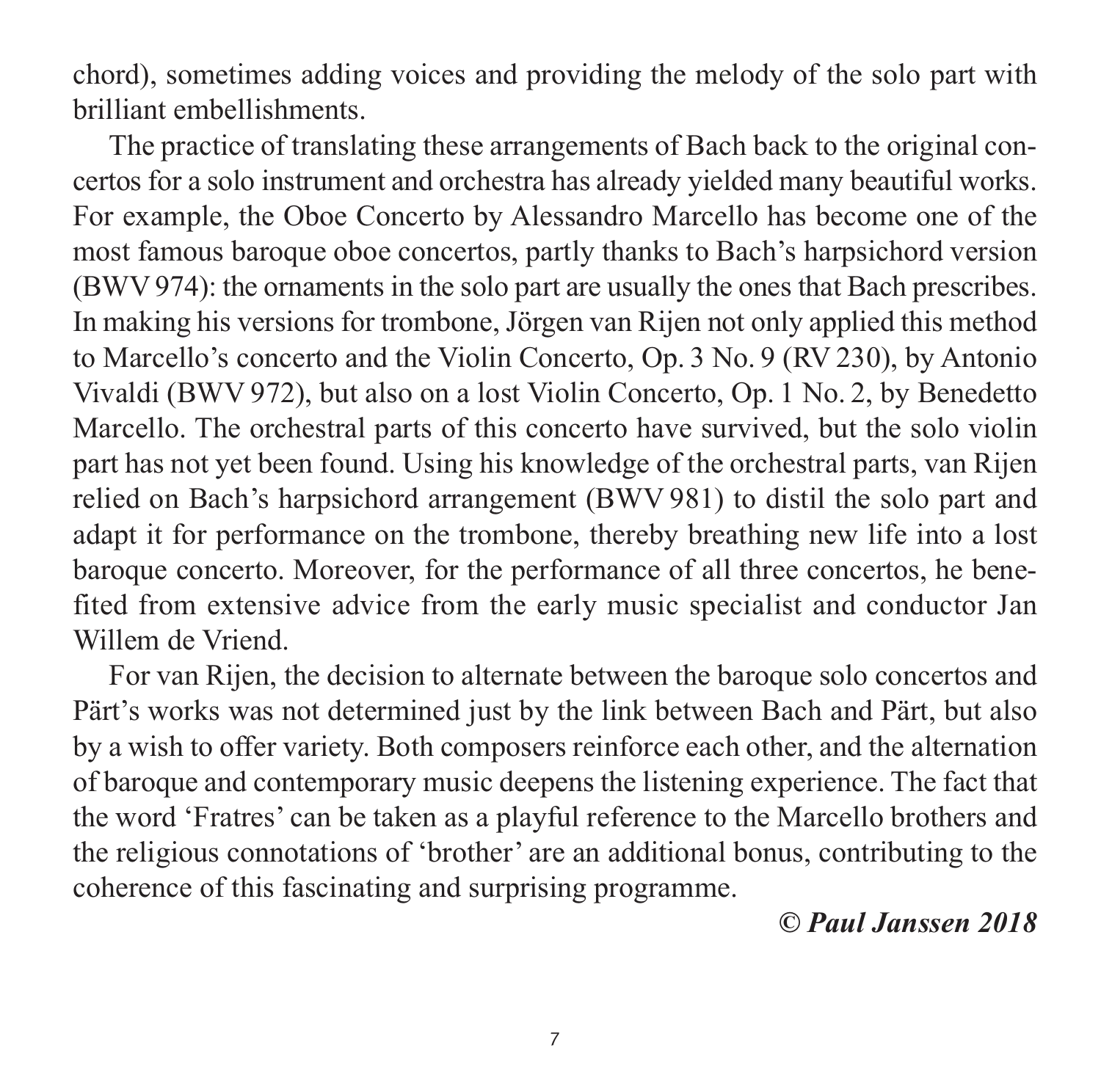Principal trombonist of the Royal Concertgebouw Orchestra, **Jörgen van Rijen** is also much in demand as a soloist with a special commitment to promoting his instru ment, developing new repertoire for the trombone and bringing the existing reper toire to a broader audience. He is a specialist on both the modern and baroque trom bone. He performs as a soloist with distinguished conductors and orchestras all over the world, such as the Royal Concertgebouw Orchestra, BBC Symphony Orch estra, Dallas Symphony Orchestra, Orchestre de Suisse Romande, Czech Phil harmonic Orchestra, Rotterdam Philharmonic Orchestra, Antwerp Symphony Orch estra, Radio Symphony Orchestra Berlin and Tokyo Philharmonic Orchestra.

Various composers – among them James MacMillan, Kalevi Aho, Jacob TV and Florian Maier – have written new pieces for Jörgen van Rijen. Besides winning several international solo competitions, he has received the Netherlands Music Prize, the highest distinction in the field of music, from the Dutch Ministry of Culture, and also the Borletti-Buitoni Trust Award.

At the invitation of Claudio Abbado, he became principal trombonist of the Lucerne Festival Orchestra. As guest principal, he has performed with many dif ferent orchestras, such as the Los Angeles Philharmonic, Bavarian Radio Symphony Orchestra and the New York Philharmonic.

*www.jorgenvanrijen.com*

**Camerata RCO** consists of members of the Royal Concertgebouw Orchestra who, beside their work in the symphony orchestra, also enjoy playing together in a small ensemble. Camerata RCO offers them the opportunity to choose and play a different repertoire and decide themselves the circumstances in which to perform it. It also provides the members with occasion to work more intimately together, and to develop a closer relationship to their audience. With residencies in several concert halls and festivals, Camerata RCO performs at numerous concerts in the Netherlands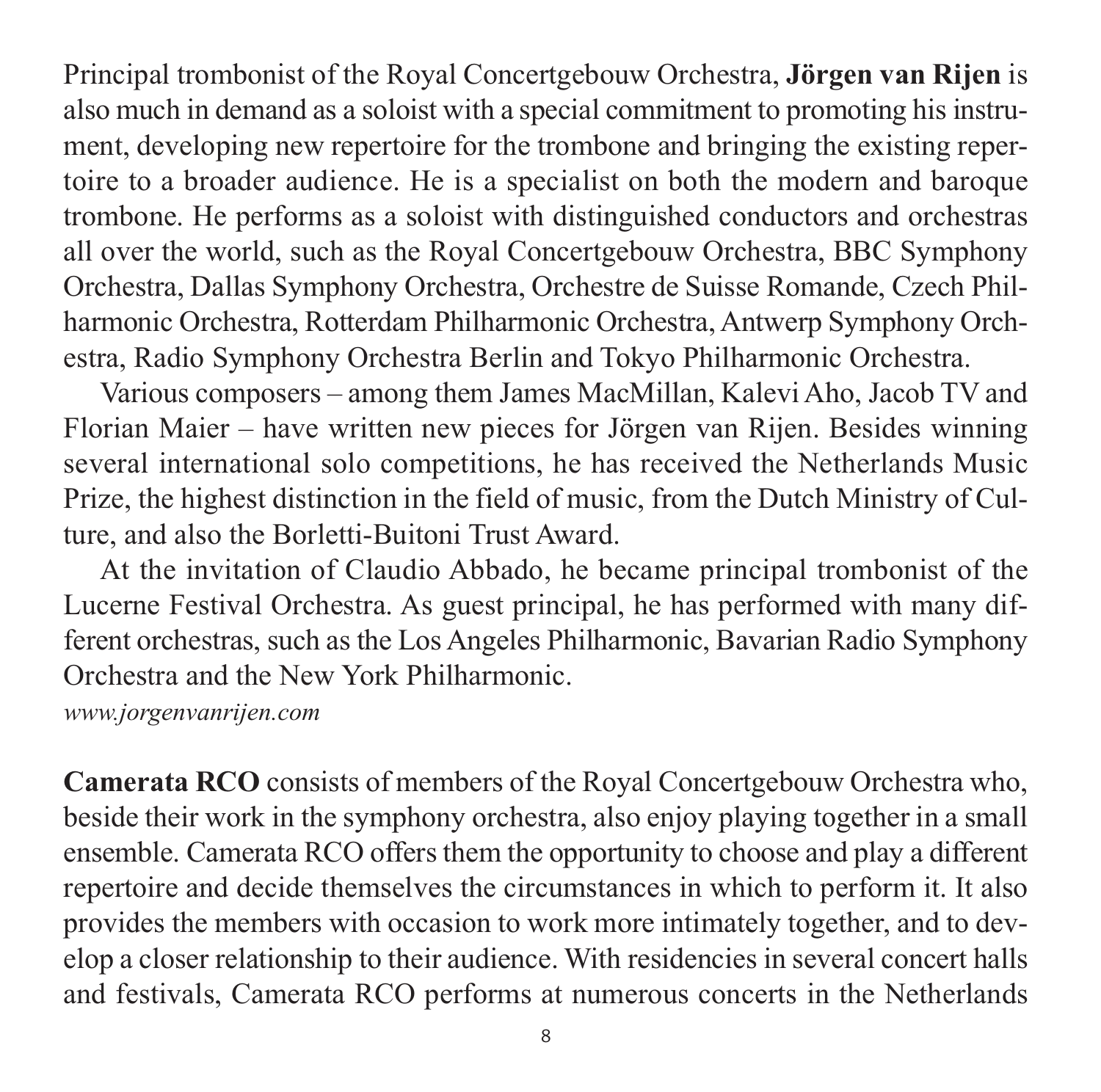and internationally, appearing in cities such as New York, Washington, Tokyo, Seoul, Vienna, Rome, Lisbon and Madrid. Camerata RCO has appeared on many radio and television broadcasts and has recorded a number of CDs.

*www.camerata-rco.com*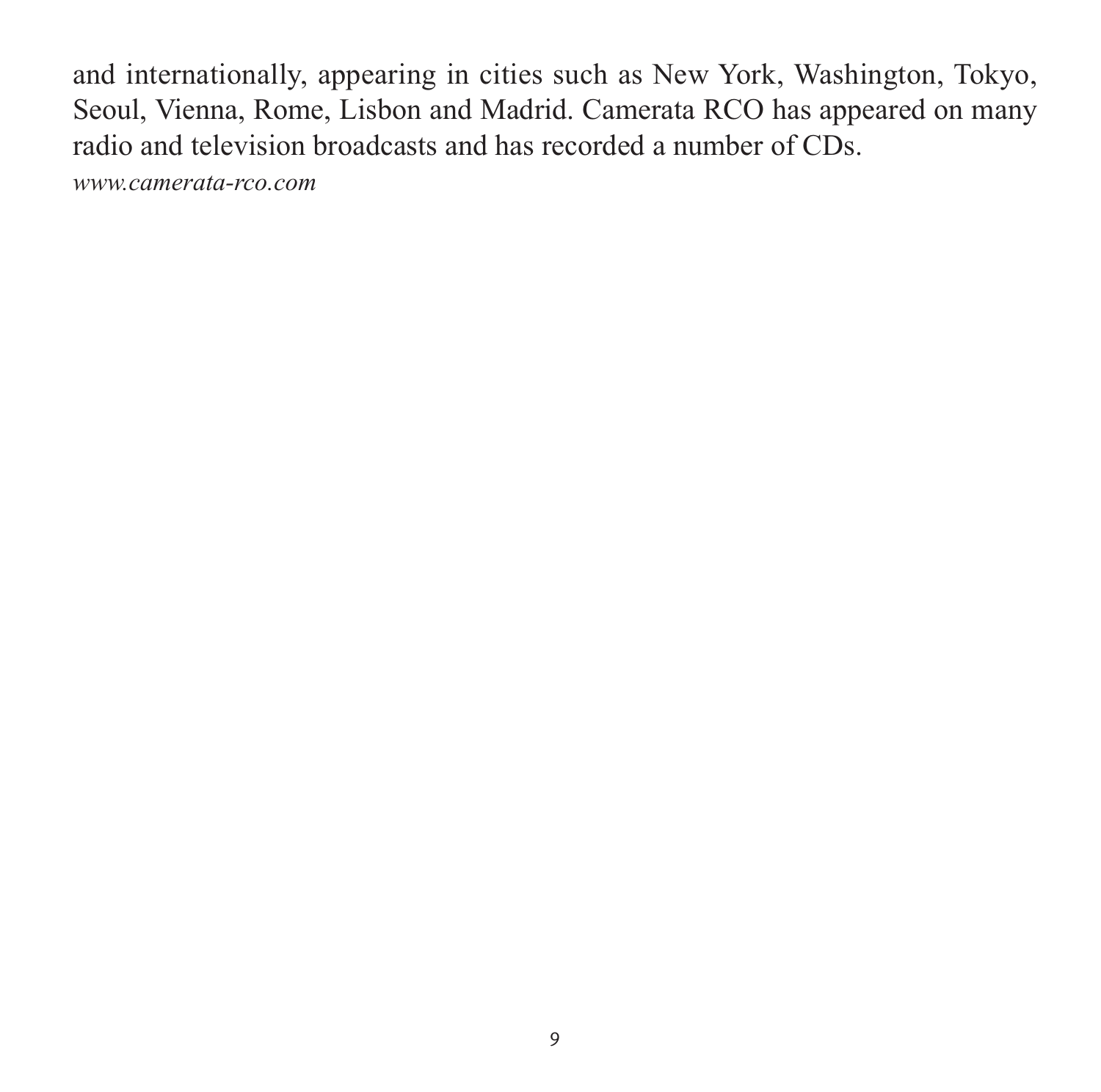### **Brüder über die Zeiten hinweg**

Ist Arvo Pärt ein Johann Sebastian Bach unserer Zeit? Das klingt beinahe ver messen. Dennoch ist die direkte Beziehung zwischen dem estnischen Komponisten und dem Thomaskantor ein Grund für den Posaunisten Jörgen van Rijen, beide Komponisten auf einem Album zu vereinen. Und diese Beziehung hat mehrere Aspekte. Erstens liebt Pärt Bachs Werke. In Stücken wie *Wenn Bach Bienen ge*  züchtet hätte und *Collage über B-A-C-H* verweist Pärt wörtlich auf seine Inspirationsquelle, aber auch in anderen Werken ehrt er seinen Vorgänger durch An spielungen auf das B-A-C-H-Thema. Darüber hinaus teilen Bach und Pärt eine Faszination für das Religiöse, die sich in der Reinheit ihrer Musik widerspiegelt. "In dieser Hinsicht komponiert Pärt alte Musik mit neuem Erscheinungsbild", sagt Jörgen van Rijen. Schließlich ist ihre Musik trotz dieser Reinheit und emotionalen Aufladung fast mathematisch konstruiert und folgt Ordnungsprinzipien, die dem unbekümmerten Musikgenuss nicht im Wege stehen, sondern die Grundlage ihrer Zeitlosigkeit bilden.

Aber es gibt auch Unterschiede. Während Bach oft als der große Meister des Kontrapunkts angesehen wird, ist Arvo Pärt der Pate der Neuen Einfachheit, der Neuen Spiritualität, der Neuen Religiosität – oder wie immer man es nennen will. Alle diese Begriffe sagen etwas über die Musik und ihre Inspirationsquellen aus. Pärts Musik ist in der Tat "einfach" in dem Sinne, dass sie dank ihrer klaren Melodielinien und Harmonik unkompliziert zu hören ist. Zu dieser "Vereinfachung" gelangte Pärt, als er sich in der seriellen Musik der Nachkriegszeit nicht mehr zu Hause fühlte. Er begann, die Musik des Mittelalters, der Renaissance und des Früh barock zu studieren. Die ersten Auswirkungen schlugen sich in seiner Dritten Symphonie von 1971 nieder, in der sich historische mit modernen Elementen mischten. Dann verstummte Pärt für einige Zeit. Im Jahr 1976 schuf er eine Reihe von besonderen Werken, darunter das verblüffend "einfache" *Für Alina* für Klavier. Seither be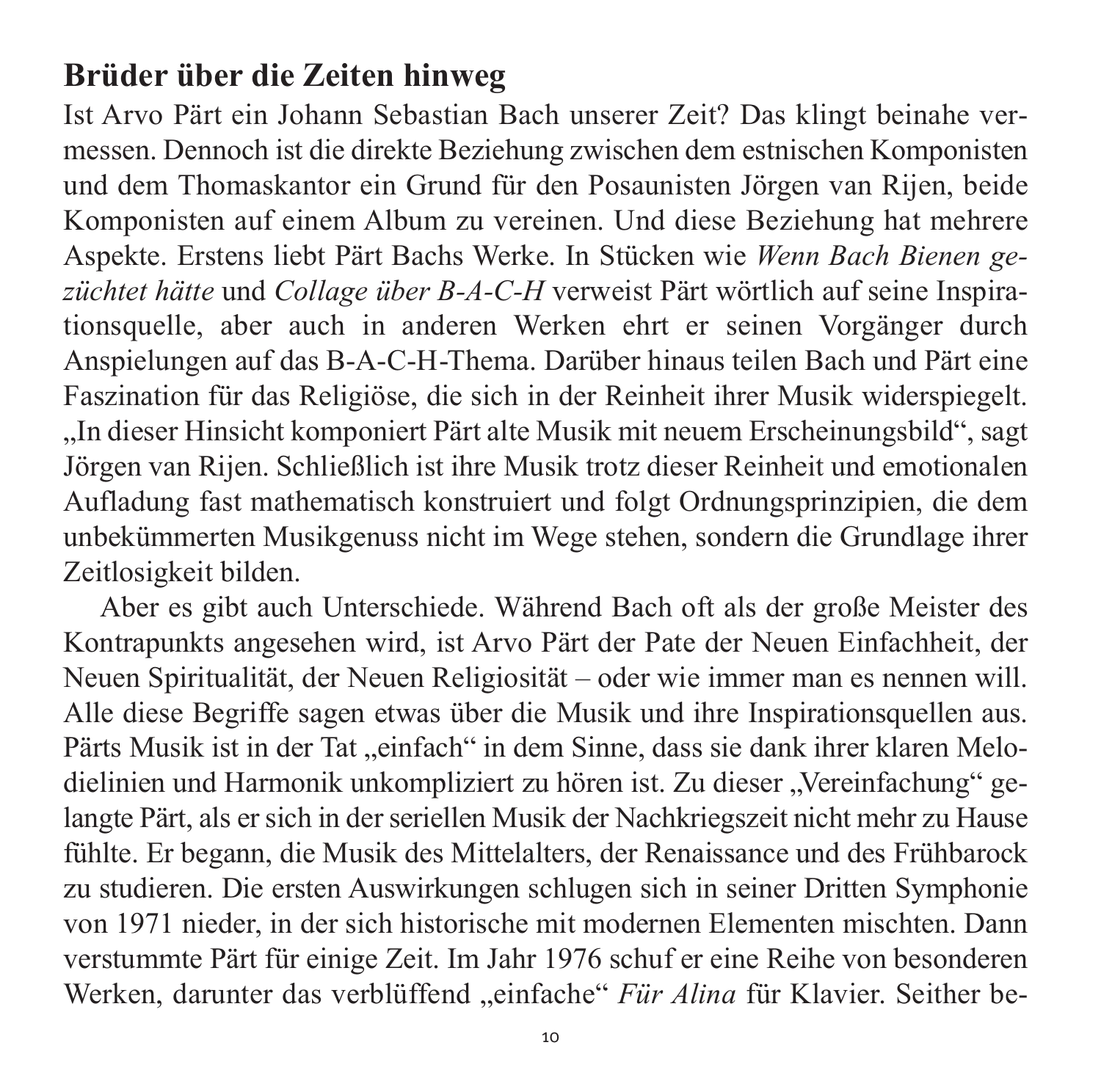stimmen gregorianisch anmutende Melodien und elementare, fast mittelalterliche Polyphonie sein Schaffen. Unter Verwendung eines lateinischen Wortes für "Glocke" hat Pärt seinen Stil als "Tintinnabuli" zusammengefasst: "Ich habe entdeckt, dass es genügt, wenn ein einziger Ton schön gespielt wird", beschrieb er seine wieder entdeckte Freude an der Musik. "Dieser eine Ton, die Stille oder das Schweigen be ruhigen mich. Ich arbeite mit wenig Material, mit einer Stimme, mit zwei Stim men. Ich baue aus primitivstem Stoff, aus einem Dreiklang, einer bestimmten Tona lität. Die drei Klänge eines Dreiklanges wirken glockenähnlich. So habe ich es Tintinnabuli genannt." Im Zusammenhang mit *Fratres* hat die kanadische Musiko login Brenda Dalen ausgeführt: "Grundlage des Tintinnabuli-Stils ist ein zweistimmiger Satz, in dem sich eine Melodiestimme meist schrittweise um einen Zentralton bewegt, während die Tintinnabuli-Stimme sich auf die Töne des Tonikadreiklangs be schränkt. Die Beziehung zwischen den Stimmen folgt einem vorgegebenen Plan, der auf jedes einzelne Werk speziell zugeschnitten ist."

Neben *Wenn Bach Bienen gezüchtet hätte* waren *Pari Intervallo* und das sehr erfolgreiche *Fratres* (Brüder) – das heute in vielen, vom Komponisten autorisierten Fassungen vorliegt – die ersten Werke dieses "Coming Out". Die Erstfassung für nicht spezifizierte Instrumente (es könnte sich fast um eine Partitur von Bach han deln) ist im Kern eine Variationenfolge über ein sechstaktiges Akkordthema, die sich nachgerade mathematisch entfaltet. Die erste Fassung mit Instrumenten angaben war jene für Violine und Klavier, die Pärt für Gidon Kremer einrichtete. Hier hat der Komponist auch die frenetischen Arpeggien hinzugefügt, mit denen das Werk beginnt. Die Fassung für Violoncello und Streichorchester, die Pärt auf Grundlage der Kremer-Version erstellte, war auch das Modell für die Adaption, die Jörgen van Rijen angefertigt hat.

Mit Zustimmung des Komponisten adaptierte van Rijen auch das ebenso mathe matische *Pari Intervallo* und das wunderbare *An den Wassern zu Babel saßen wir*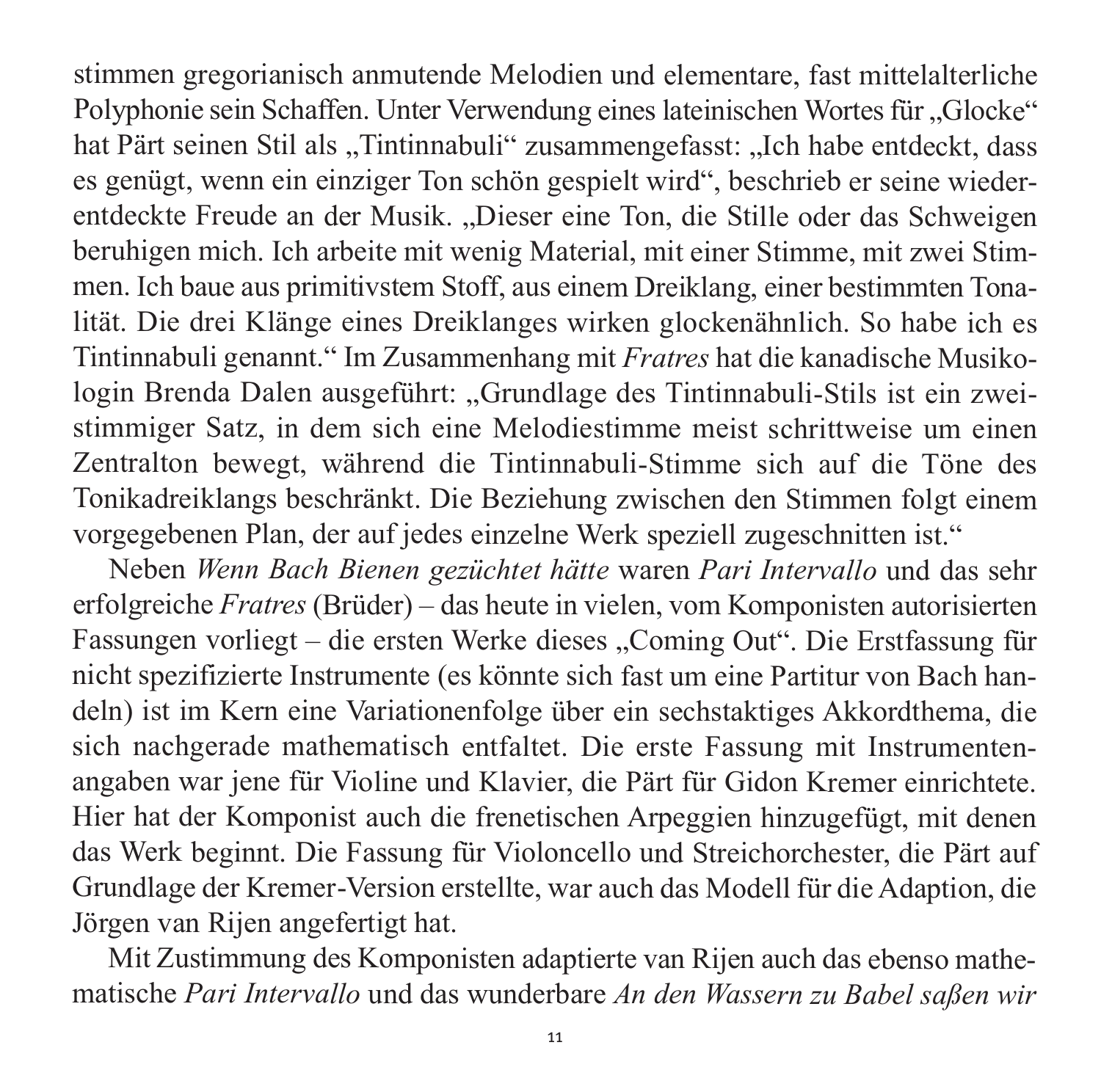*und weinten* aus dem Jahr 1984. Gerade in letzterem Werk kommt Pärts religiöse Seite zum Ausdruck. Die Sänger singen nur Vokale, und zwar jene der Worte "Kyrie eleison". Naturgemäß muss die Fassung für Posaune auf diese verborgene religiöse Bedeutung verzichten.

*Vater unser* komponierte Pärt im Jahr 2005 für Knabensopran und Klavier. Von der strengen Mathematik seiner früheren Werke ist nichts mehr zu spüren, obgleich die Begleit stimmen weiterhin betont einfach angelegt sind. Im Jahr 2013 bearbeitete Pärt dieses kurze Werk auf Wunsch von Andreas Scholl für Countertenor und Streicher. Diese Fassung ist die Grundlage für das Arrangement von Jörgen van Rijen, das seinen eigenen Worten zufolge nur darin besteht, den Gesangspart auf der Posaune zu spielen.

Dass Jörgen van Rijen die Zustimmung des Komponisten für diese Fassungen erhalten hat, ist nicht verwunderlich. Wenn es um die Wiederverwendung seiner Kom positionen geht, ist Pärt mehr oder weniger wie Bach. Nicht nur Werke wie *Fratres* und *Summa* liegen in unterschiedlichen Fassungen vor, auch die von Jörgen van Rijen bei seiner Suche nach interessantem zeitgenössischen Repertoire einge richteten Posaunenbearbeitungen stehen nicht allein. Der schwedische Posaunist Christian Lindberg hatte sich bereits in den 1990ern mit Arrangements von *Fratres*, *Pari Intervallo* und *An den Wassern zu Babel saßen wir und weinten* beschäftigt. Sie bilden die Grundlage für die vorliegenden Fassungen, die van Rijen in Zusammenarbeit mit Pärt eingerichtet hat – Arrangements, die seinem eigenen Geschmack und seiner Spieltechnik entsprechen; sie enthalten auch die virtuosen Arpeggios zu Beginn von *Fratres*, die er gemäß Pärts Version für Violoncello und Streicher spielt.

Für Johann Sebastian Bach war es ganz normal, eigene Werke wiederzuverwenden und Werke anderer Komponisten zu bearbeiten. In der Barockzeit war es selbstverständlich, dass die Musiker die jeweils vor Ort verfügbaren Instrumente nutzten, so dass in den meisten Fällen Anpassungen erforderlich waren. Das Arran -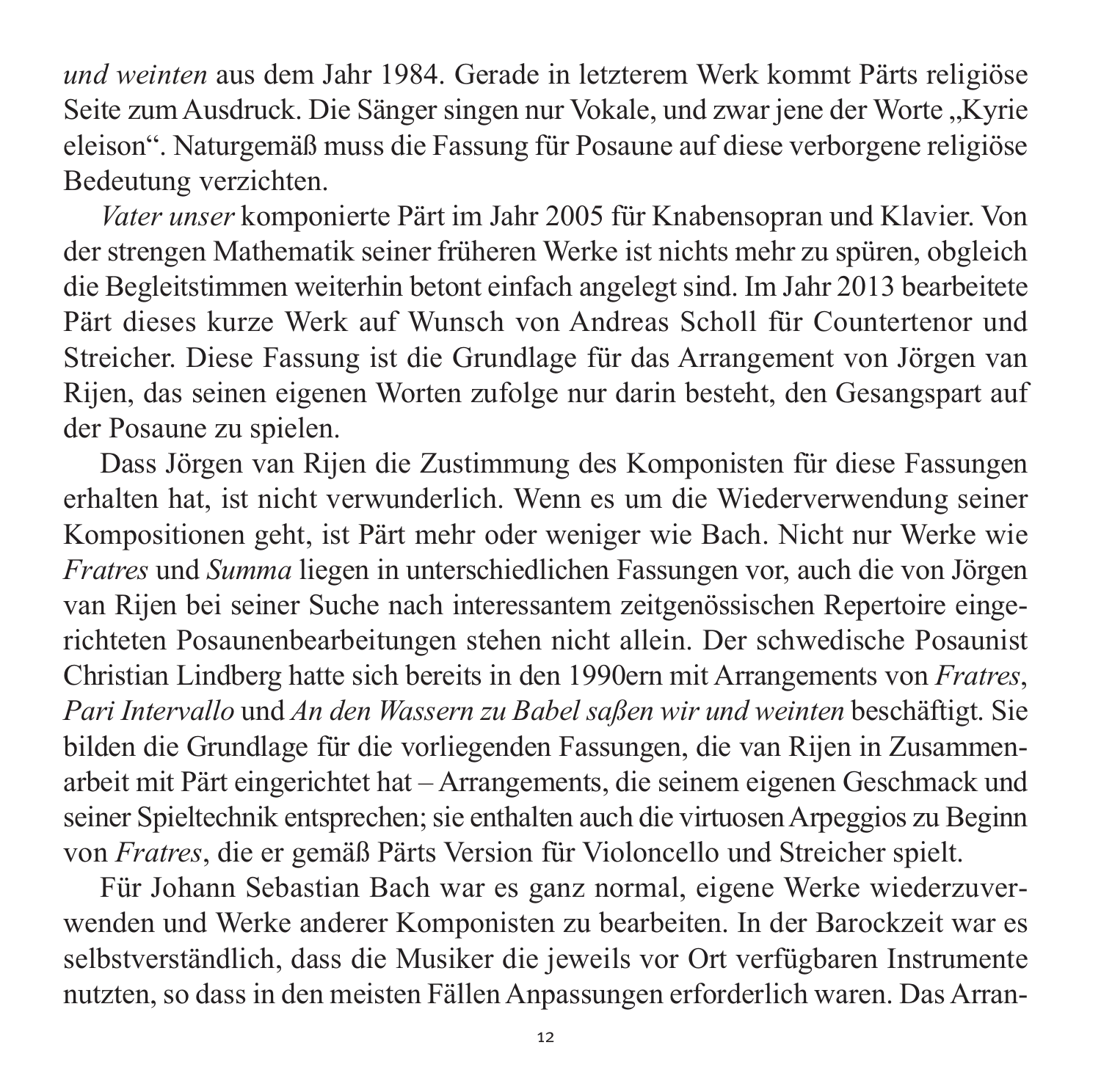gieren von Werken anderer Komponisten war für Bach auch eine Möglichkeit, sie für den heimischen Gebrauch einzurichten und sich mit anderen Stilen vertraut zu machen. Während seiner Zeit in Weimar (1708–17) etwa beschäftigte er sich intensiv mit den Konzerten seiner italienischen Kollegen. Das damals neue Solokonzert, die dynamische schnell-langsam-schnell-Form und der italienische Stil faszinierten Bach. Besonders schätzte er die Musik von Vivaldi, aber auch die Konzerte der Brüder Alessandro und Benedetto Marcello entgingen seiner Neuinterpretation nicht. In den Jahren 1713/14 verwandelte Bach verschiedene Konzerte dieser italie ni schen Komponisten in reizvolle Werke für Orgel und Cembalo (BWV 592–596 für Orgel und BWV 972–987 für Cembalo), wobei er manchmal Stimmen hinzu fügte und die Melodie des Soloparts mit brillanten Verzierungen versah.

Die Praxis, diese Bearbeitungen Bachs in die Originalkonzerte für Soloinstru ment und Orchester "zurückzuübersetzen", hat bereits viele wunderbare Werke hervorgebracht. Das Oboenkonzert von Alessandro Marcello etwa ist zu einem der bekanntesten barocken Oboenkonzerte geworden, was zum Teil auch Bachs Cem balofassung (BWV 974) zu verdanken ist: Die Verzierungen im Solopart sind zu meist jene, die Bach vorschreibt. Als er seine Posaunenfassungen einrichtete, hat Jörgen van Rijen diese Methode nicht nur auf Marcellos Konzert und das Violin konzert op. 3 Nr. 9 (RV 230) von Antonio Vivaldi (BWV 972) angewandt, sondern auch auf das nur fragmentarisch überlieferte Violinkonzert op. 1 Nr. 2 von Bene detto Marcello. Die Orchesterstimmen dieses Konzerts sind erhalten, während der Solo-Violinpart verschollen ist. Van Rijen stützte sich auf Bachs Cembalo-Bear beitung (BWV 981), aus der er den Solopart destillierte und für die Ausführung auf der Posaune anpasste, um solcherart einem verlorenen Barockkonzert neues Leben einzuhauchen. Bei der Interpretation aller drei Konzerte profitierte er zudem von der eingehenden Beratung durch den Dirigenten und Spezialisten für Alte Musik Jan Willem de Vriend.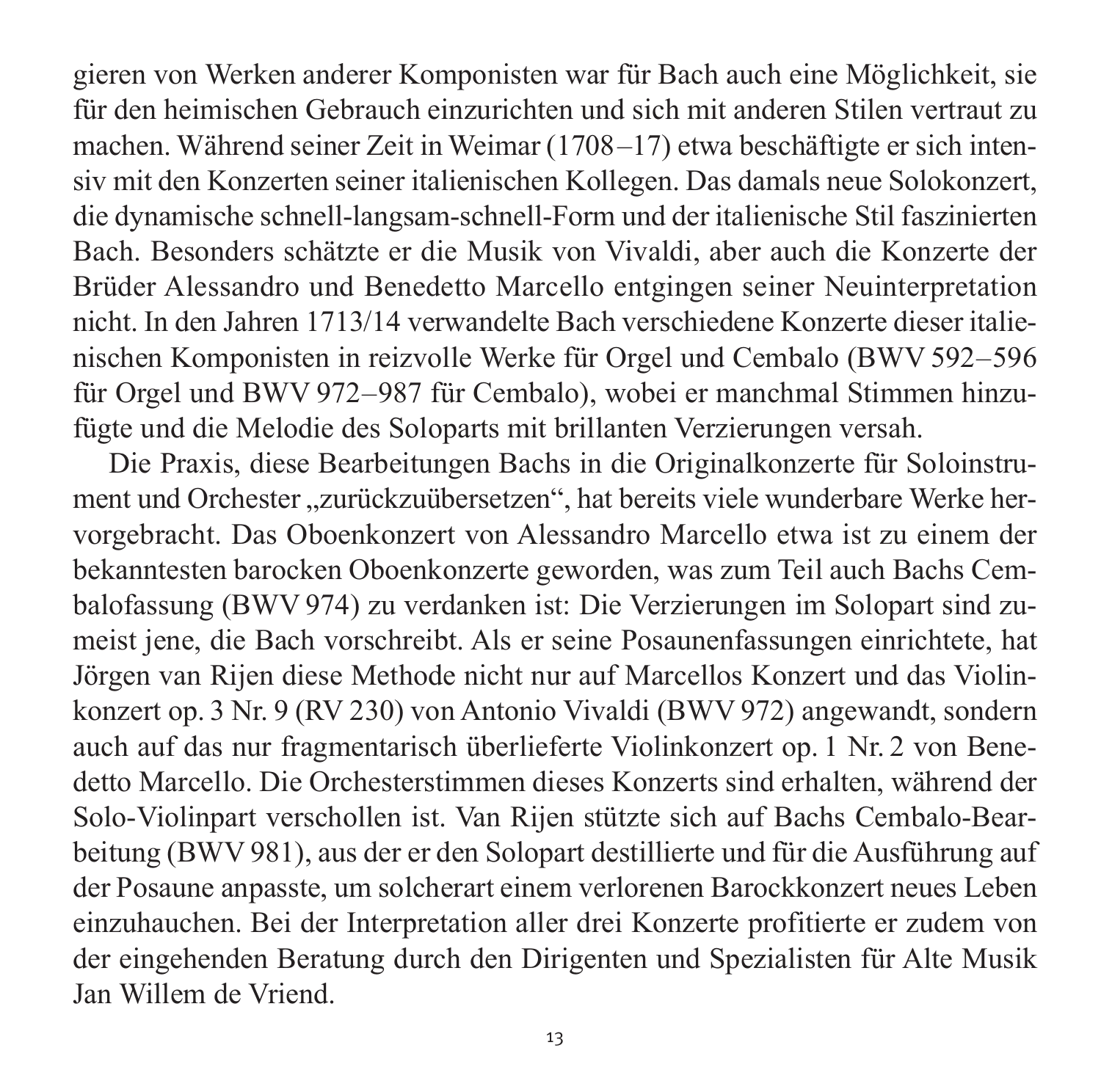Van Rijens Entschluss, barocke Solokonzerte mit Pärts Werken zu verschränken, beruht nicht nur auf der Beziehung zwischen Bach und Pärt, sondern auch auf dem Wunsch, für Abwechslung zu sorgen. Beide Komponisten verstärken sich gegenseitig, und der Wechsel von barocker und zeitgenössischer Musik vertieft das Hör erlebnis. Der Umstand, dass das Wort "Fratres" als spielerischer Hinweis auf die Brüder Marcello verstanden werden kann, aber auch die religiösen Konnotationen des Begriffs "Bruder" tragen das ihre zur Stimmigkeit dieses faszinierenden und über raschenden Programms bei.

#### *© Paul Janssen 2018*

**Jörgen van Rijen**, Solo-Posaunist des Royal Concertgebouw Orchestra, ist auch ein sehr gefragter Solist, der sich besonders für die Verbreitung seines Instruments, die Förderung neuen Posaunenrepertoires und die Vermittlung des bestehenden an ein größeres Publikum engagiert. Er ist Spezialist sowohl für die moderne wie für die Barockposaune. Als Solist tritt er mit namhaften Dirigenten und Orchestern in der ganzen Welt auf, u.a. mit dem Royal Concertgebouw Orchestra, dem BBC Sym phony Orchestra, dem Dallas Symphony Orchestra, dem Orchestre de Suisse Romande, der Tschechischen Philharmonie, dem Rotterdam Philharmonic Orches tra, dem Antwerpen Symphony Orchestra, dem Rundfunk-Sinfonieorchester Berlin und dem Tokyo Philharmonic Orchestra.

Verschiedene Komponisten – darunter James MacMillan, Kalevi Aho, Jacob TV und Florian Maier – haben neue Werke für Jörgen van Rijen geschrieben. Er hat mehrere internationale Solowettbewerbe gewonnen und wurde mit dem Nieder ländischen Musikpreis – der höchsten Auszeichnung der Niederlande auf dem Gebiet der Musik, verliehen vom niederländischen Kulturministerium – sowie dem Borletti-Buitoni Trust Award geehrt.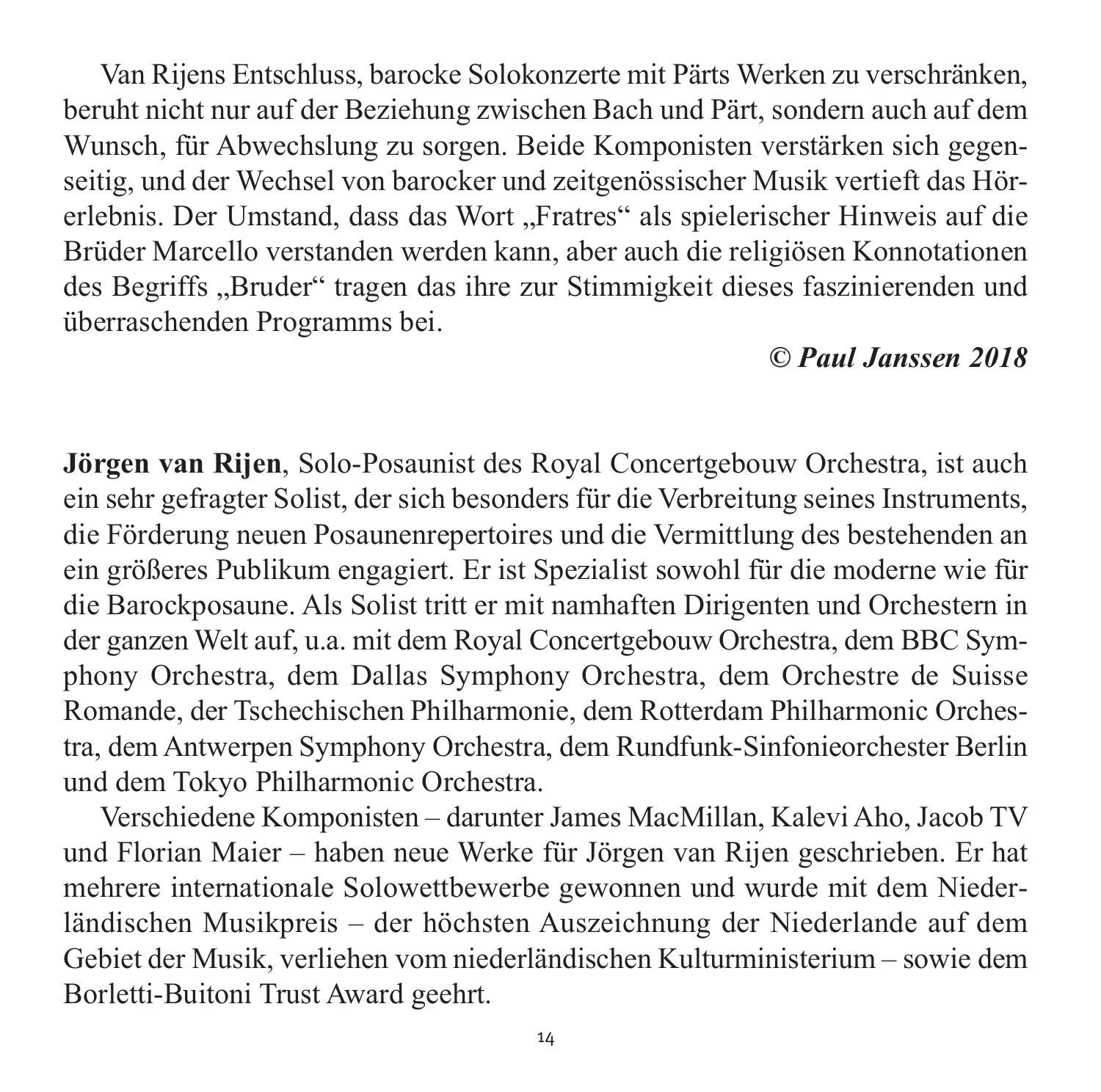Auf Einladung von Claudio Abbado wurde er Solo-Posaunist des Lucerne Fes tival Orchestra; in dieser Funktion hat er außerdem bei vielen verschiedenen Orchestern wie dem Los Angeles Philharmonic, dem Symphonieorchester des Baye rischen Rundfunks und den New Yorker Philharmonikern gastiert. *www.jorgenvanrijen.com*

**Camerata RCO** besteht aus Mitgliedern des Royal Concertgebouw Orchestra, die neben ihrer Tätigkeit im großen Symphonieorchester gerne auch in einem kleineren Ensemble spielen. Camerata RCO bietet ihnen die Möglichkeit, ein anderes Reper toire auszuwählen und selber zu entscheiden, in welchem Rahmen es aufgeführt werden soll. Darüber hinaus haben die Musiker hier die Gelegenheit, enger zusammenzuarbeiten und eine intimere Beziehung zu ihrem Publikum aufzubauen. Camerata RCO, residentes Ensemble verschiedener Kon zerthäuser und Festivals, gibt zahlreiche Konzerte in den Niederlanden und in der ganzen Welt, u.a. in New York, Washington, Tokio, Seoul, Wien, Rom, Lissabon und Madrid. Das Ensemble hat zahlreiche Rundfunk- und Fernsehaufnahmen vorgelegt und mehrere CDs eingespielt.

*www.camerata-rco.com*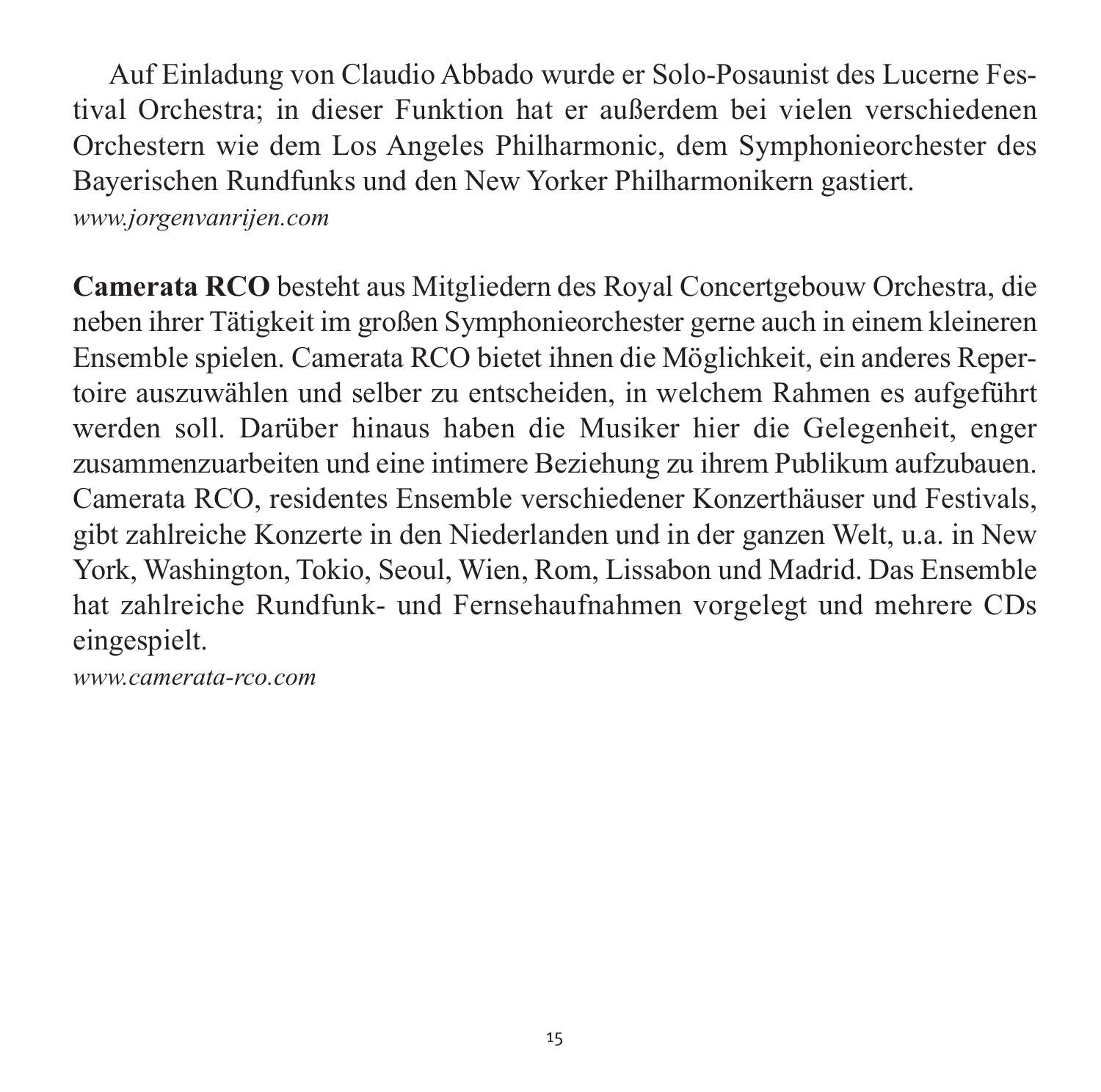# **Frères de différentes époques**

Arvo Pärt est-il un Johann Sebastian Bach de notre temps ? Cela semble presque impertinent. Pourtant, la relation directe entre le compositeur estonien et le *Thomas kantor* est une raison pour le tromboniste Jörgen van Rijen de réunir les deux compositeurs sur un disque. Et cette relation présente plusieurs aspects. D'abord, l'œuvre de Bach enchante Pärt. Dans *Wenn Bach Bienen gezüchtet hätte* et *Collage über BACH*, Pärt se réfère littéralement à sa source d'inspiration mais il honore aussi son prédécesseur dans d'autres compositions en faisant mention au thème BACH (si bémol, la, do, si naturel). De plus, Bach et Pärt sont fascinés par l'élé ment religieux, ce qui se reflète dans la pureté de leur musique. «À cet égard, Pärt compose de la musique ancienne avec une nouvelle allure» dit Jörgen van Rijen. Finalement, malgré cette pureté et charge émotionnelle, leur musique est presque construite mathématiquement, possédant un ordre sous-jacent qui ne dérange en rien l'appréciation insouciante de la musique, mais qui forme la base de son intem poralité.

Il y a aussi des différences. Là où Bach est souvent vu comme le grand maître de la polyphonie, Arvo Pärt est le parrain de la nouvelle simplicité, nouvelle reli giosité, ou quel que soit l'épithète donné. Tous ces termes disent quelque chose sur la musique et les sources d'inspiration. L'œuvre de Pärt est vraiment « simple » dans ce sens qu'elle est facile d'écoute grâce aux lignes mélodiques et aux harmonies claires. Pärt est arrivé à cette «simplification» quand il ne se sentit plus à l'aise avec le sérialisme de l'après-guerre. Il commença à étudier la musique du moyen âge, de la Renaissance et du jeune baroque, dont les effets se font sentir dans sa Troisième Symphonie de 1971 où les éléments historiques se fusionnent avec son modernisme. Pärt garda ensuite le silence pendant un certain temps. En 1976, il présenta un nombre d'œuvres spéciales dont l'incroyablement «simple» *Für Alina* pour piano. Depuis lors, des mélodies de style grégorien et de la polyphonie élé -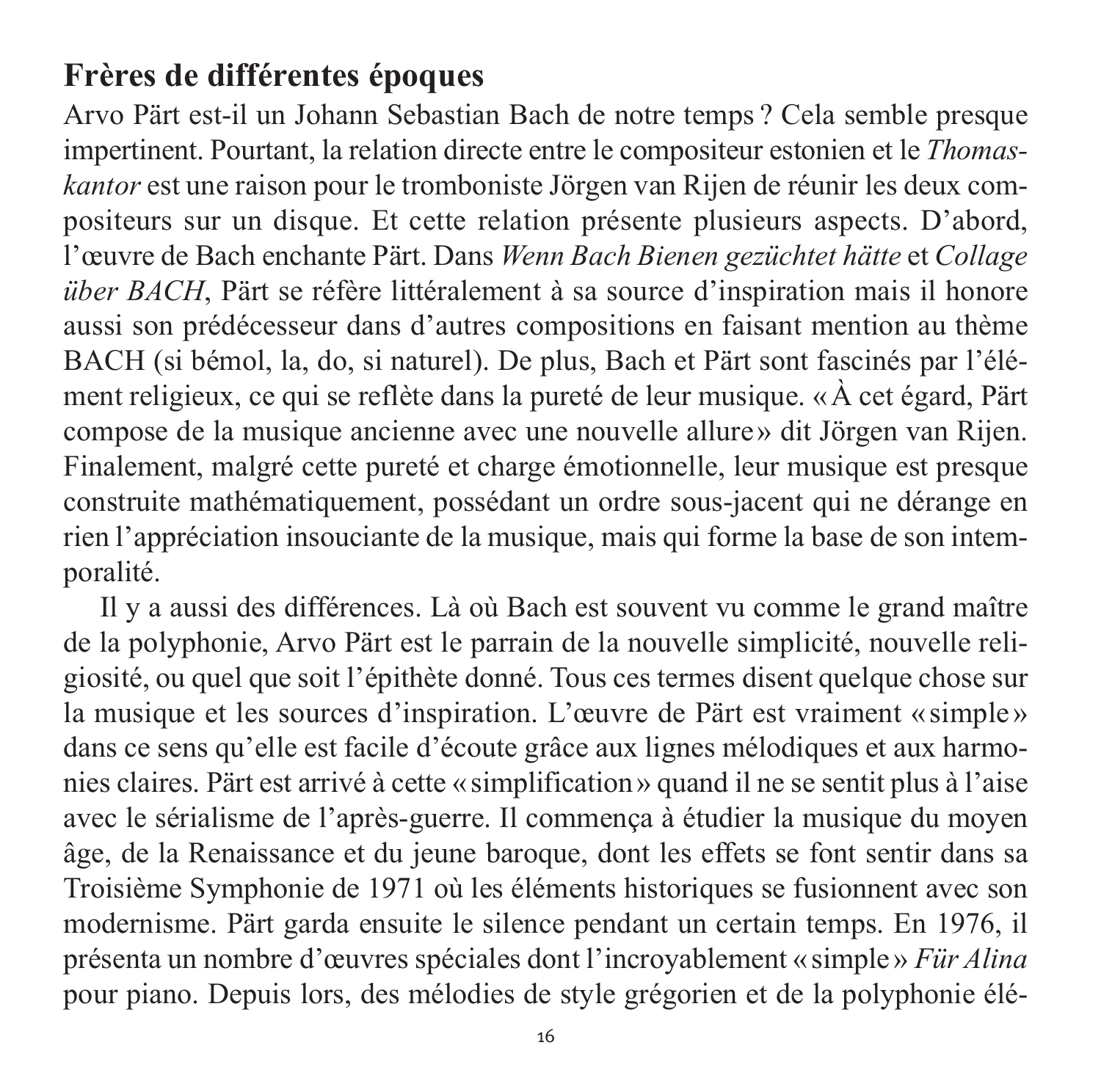mentaire, presque médiévale, ont dominé son travail. Pärt a résumé son style comme de «tintinnabuli», d'un mot latin pour cloches: «J'ai découvert qu'il suffit qu'une seule note soit jouée avec beauté », dit Pärt de son plaisir retrouvé en musique. «Cette seule note, ou un temps de silence, ou un moment de silence, me réconforte. Je travaille avec très peu d'éléments avec une voix, avec deux voix. Je bâtis avec les matériaux les plus primitifs – avec l'accord parfait, avec une tonalité spécifique. Les trois notes de l'accord sont comme des cloches. Et c'est pourquoi j'appelle cela tintinnabulation. » La musicologue canadienne Brenda Dalen s'exprima ainsi dans ses notes de programme de *Fratres*: «La base de la tintinna bulation est une texture à deux voix où une voix mélodique se meut principalement par tons autour d'une note centrale tandis que la voix de tintinnabuli joue les notes de l'accord parfait de la tonique. La relation entre les voix est prédéterminée selon un modèle spécifique à chaque œuvre précise.»

En plus de *Wenn Bach Bienen gezüchtet hätte*, les premières œuvres de cette « sortie » incluent *Pari Intervallo* et le grand succès *Fratres* (Frères), qui existe maintenant en plusieurs versions autorisées par le compositeur. La première version pour instruments non spécifiés (cela pourrait presque être une partition de Bach) est essentiellement une série de variations sur un thème d'accords sur six mesures se déroulant presque mathématiquement. La première version où Pärt spécifia des instruments est pour violon et piano et arrangée pour Gidon Kremer. Le compositeur ajouta ici les arpèges frénétiques avec lesquels l'œuvre commence. La version pour violoncelle et orchestre à cordes, que Pärt basa sur la version pour Kremer, est le modèle de l'adaptation que Jörgen van Rijen en a finalement fait.

Sur l'approbation du compositeur, van Rijen a aussi adapté *Pari Intervallo* tout aussi mathématique, et la ravissante *An den Wassern zu Babel saßen wir und weinten* de 1984. Dans cette dernière composition surtout, Pärt exprime son côté religieux. Les chanteurs ne prononcent que les voyelles, soit celles des paroles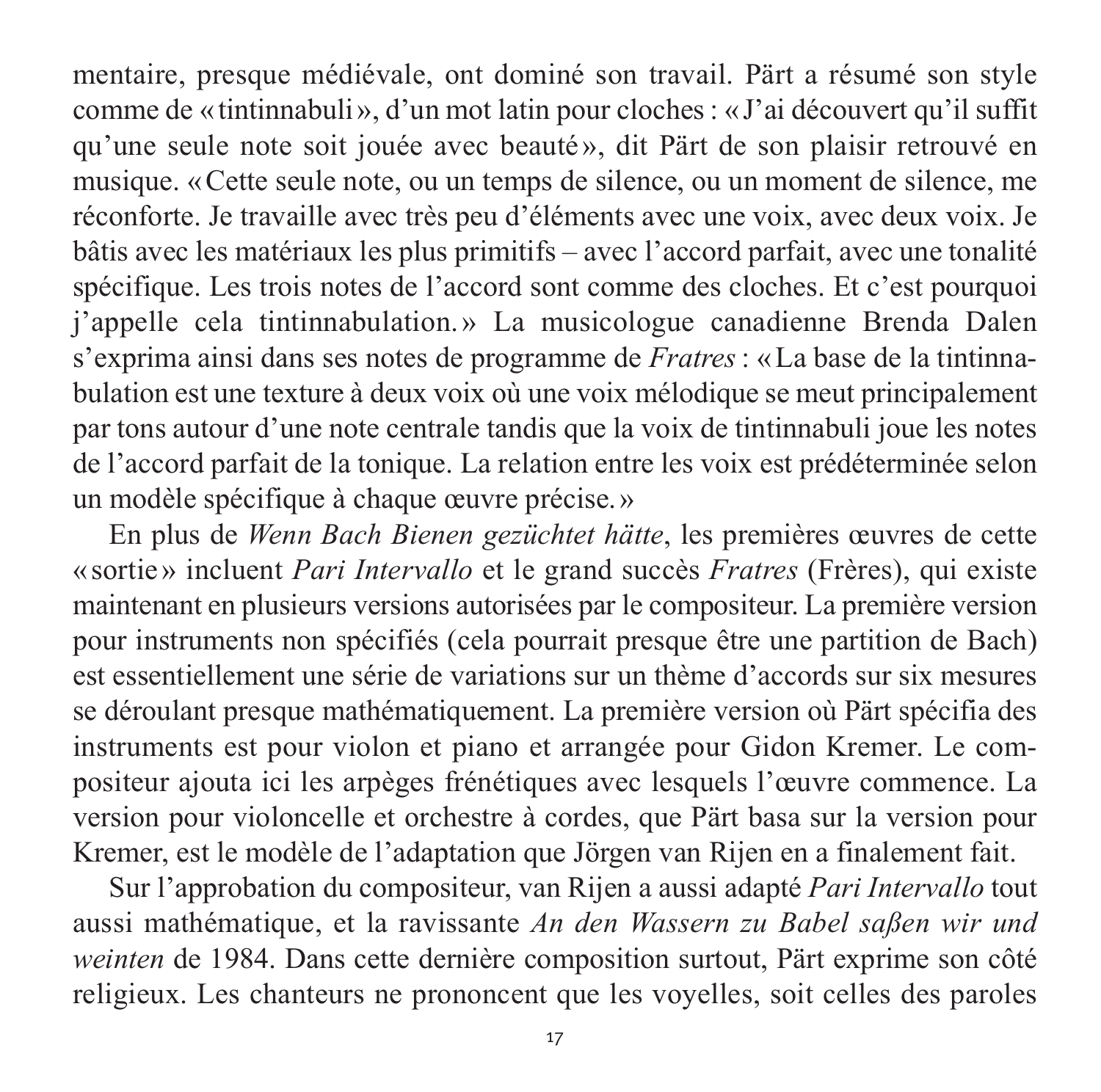Kyrie Eleison. Cette signification religieuse secrète particulière fait évidemment défaut dans la version pour trombone.

Pärt a écrit *Vater unser* en 2005 pour garçon soprano et piano. Les mathématiques strictes de ses œuvres précédentes ne sont plus évidentes quoique la sim plicité des voix accompagnatrices reste présente. En 2013, à la demande d'Andreas Scholl, Pärt arrangea cette courte composition pour haute-contre et cordes. La version forme la base de l'interprétation de Jörgen van Rijen qu'il dit n'être rien de plus que l'exécution de la partie vocale au trombone.

Que Jörgen van Rijen ait obtenu l'approbation du composteur pour ces versions n'est pas surprenant. Quand il s'agit de réutiliser ses compositions, Pärt ressemble assez à Bach. Non seulement des œuvres comme *Fratres* et *Summa* existent en diverses versions, mais encore les arrangements pour trombone de Jörgen van Rijen dans sa recherche de répertoire contemporain intéressant ne nont pas seuls. Le tromboniste suédois Christian Lindberg a déjà entrepris des arrangements pour trombone de *Fratres*, Pari Intervallo et *An den Wassern zu Babel saßen wir und weinten* dans les années 90. Ces arrangements sont à la base des versions actuelles que van Rijen a conçues en collaboration avec Pärt, arrangements adaptés à son goût et technique propres, dont les arpèges virtuoses au début de *Fratres* complètement en accord avec la version de Pärt pour violoncelle et cordes.

Il était bien normal pour Johann Sebastian Bach de réutiliser ses propres œuvres et d'éditer des compositions d'autres musiciens. La pratique baroque admettait que les musiciens jouent des instruments disponibles de sorte que, plus souvent qu'autre ment, il fallait faire des ajustements. L'arrangement des œuvres de collègues était une manière pour Bach de les introduire dans l'usage domestique ainsi que de maîtriser le style des autres. Pendant ses années de travail à Weimar par exemple (1708–17), il examina en détail les concertos de ses collègues italiens. Bach était très intrigué par le concerto solo, alors une nouveauté, la forme dyna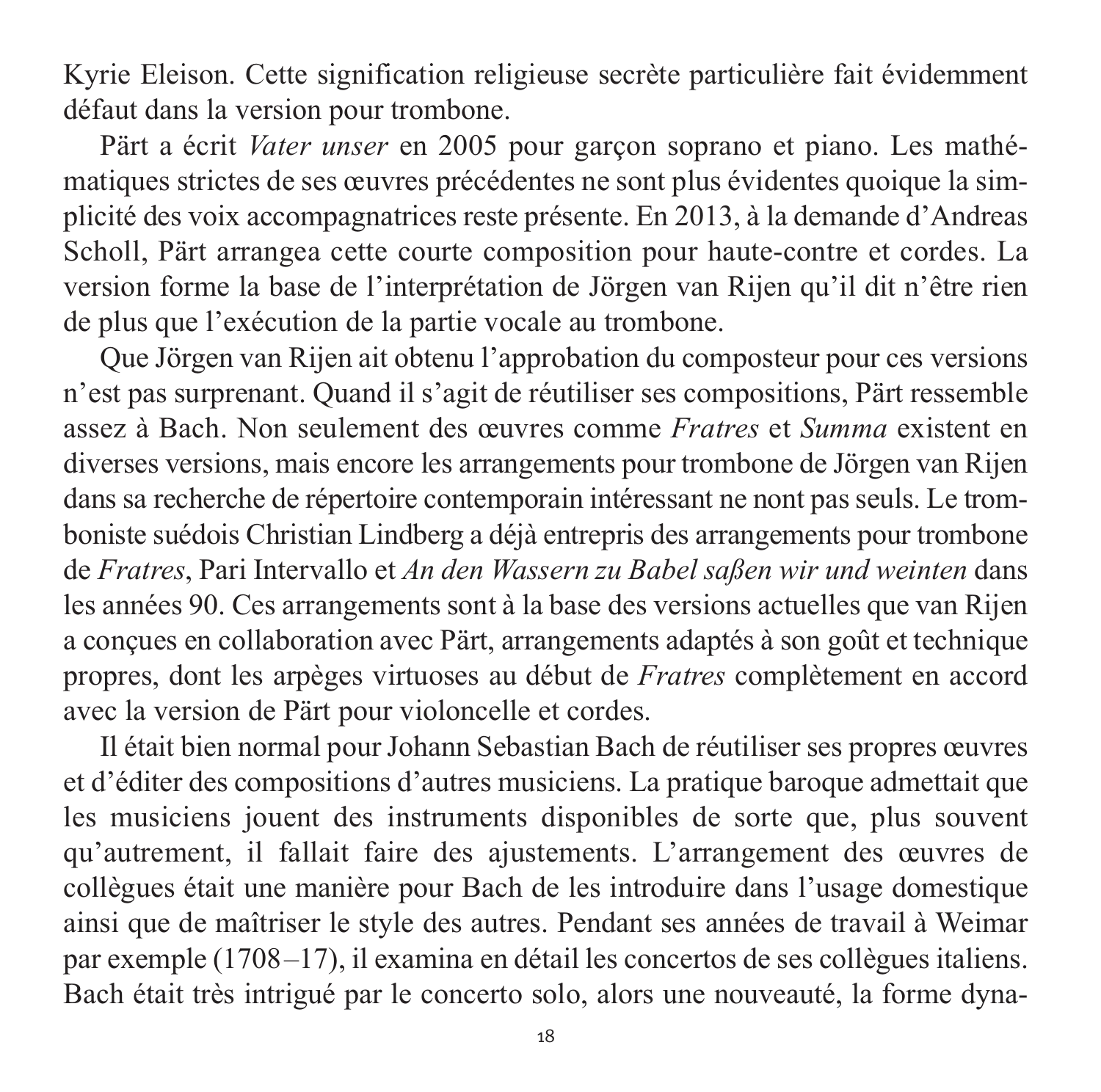mique de vif-lent-vif et le style italien. La musique de Vivaldi était une favorite mais les concertos des frères Alessandro et Benedetto Marcello n'échappèrent pas non plus à la réinterprétation. Dans les années 1713–14, Bach transforma divers concertos par ces compositeurs italiens en attachantes œuvres pour orgue et clavecin (BWV 592–596 pour orgue et BWV 972–987 pour clavecin), ajoutant parfois des voix et dotant de brillants ornements la mélodie de la partie solo.

La pratique de retraduire ces arrangements de Bach aux concertos originaux pour un instrument solo et orchestre a déjà donné des œuvres magnifiques. Le con certo pour hautbois d'Alessandro Marcello par exemple est devenu l'un des plus célèbres concertos baroques pour hautbois, en partie grâce à la version pour clave cin de Bach (BWV974) : les ornements dans la partie solo sont habituellement ceux prescrits par Bach. En écrivant ses versions pour trombone, Jörgen van Rijen n'appliqua pas seulement cette méthode au concerto de Marcello et au Concerto pour violon op. 3 no 9 (RV230) de Vivaldi (BWV972), mais encore au Concerto pour violon op. 1 no 2 perdu de Benedetto Marcello. Les parties originales de ce concerto ont survécu mais celle du violon solo n'a pas encore été trouvée. Ayant recours à sa connaissance des parties d'orchestre, van Rijen compta sur l'arrange ment pour clavecin de Bach (BWV981) pour distiller la partie solo et l'adapter au trombone, insufflant ainsi une nouvelle vie à un concerto baroque perdu. De plus, pour l'exécution de ces trois concertos, il bénéficia des précieux conseils du spécia liste en musique ancienne et chef d'orchestre Jan Willem de Vriend.

Pour van Rijen, la décision d'alterner entre les concertos solos baroques et les œuvres de Pärt n'a pas été déterminée seulement par le lien entre Bach et Pärt mais aussi par un désir d'offrir une certaine variété. Les deux compositeurs se renforcent mutuellement et l'alternance de musique baroque et contemporaine approfondit l'expérience musicale. Le fait que le mot «Fratres » puisse être compris comme une référence espiègle aux frères Marcello et à la connotation religieuse de «frères»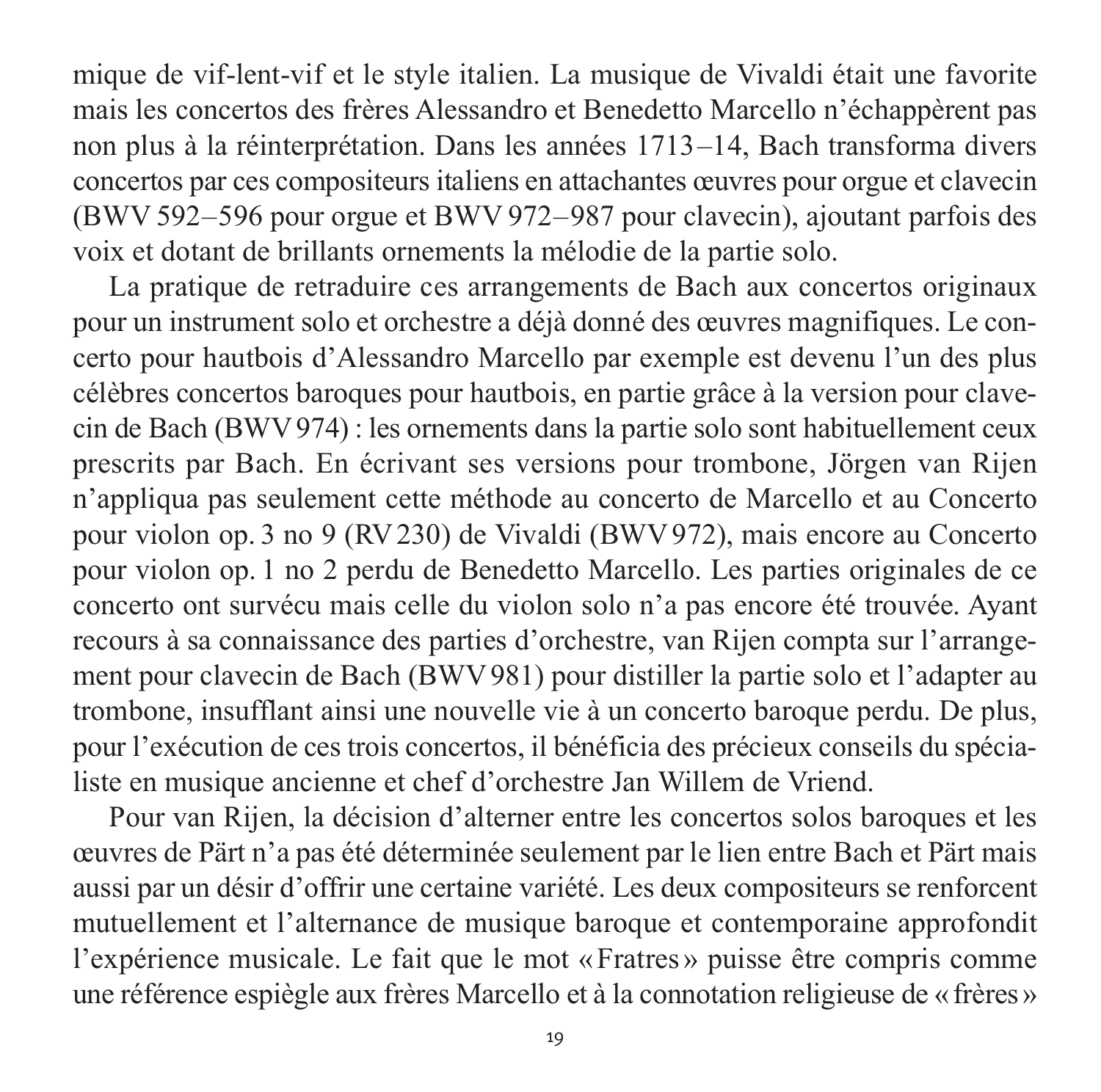est une prime additionnelle qui contribue à la cohérence de ce programme aussi fascinant que surprenant.

*© Paul Janssen 2018*

Principal tromboniste à l'Orchestre royal du Concertgebouw, **Jörgen van Rijen** est aussi très demandé comme soliste avec un engagement spécial pour la promotion de son instrument, développant un nouveau répertoire pour le trombone et portant le répertoire existant à un plus vaste public. Il est spécialisé en trombone moderne et baroque. Comme soliste, il joue avec des chefs et orchestres distingués partout au monde comme à l'Orchestre royal du Concertgebouw, Orchestre sym pho nique de la BBC, Orchestre symphonique de Dallas, Orchestre de la Suisse Romande, Orchestre philharmonique de la République tchèque, Orchestre philhar monique de Rotterdam, Orchestre symphonique d'Anvers, Orchestre symphonique de la Radio de Berlin et Orchestre philharmonique de Tokyo.

Plusieurs compositeurs – dont James MacMillan, Kalevi Aho, Jacob TV et Florian Maier – ont écrit de nouvelles pièces pour Jörgen van Rijen. En plus d'avoir gagné maints concours internationaux de solistes, il a reçu le Prix de Musique des Pays-Bas, la plus haute distinction dans le domaine de la musique, du ministère hollandais de la Culture, ainsi que le Borletti-Buitoni Trust Award.

Invité par Claudio Abbado, il devint premier trombone à l'orchestre du festival de Lucerne. Comme principal invité, il a joué avec plusieurs formations dont les orchestres philharmoniques de Los Angeles et de New York, ainsi que l'Orchestre symphonique de la Radio de Bavière.

*www.jorgenvanrijen.com*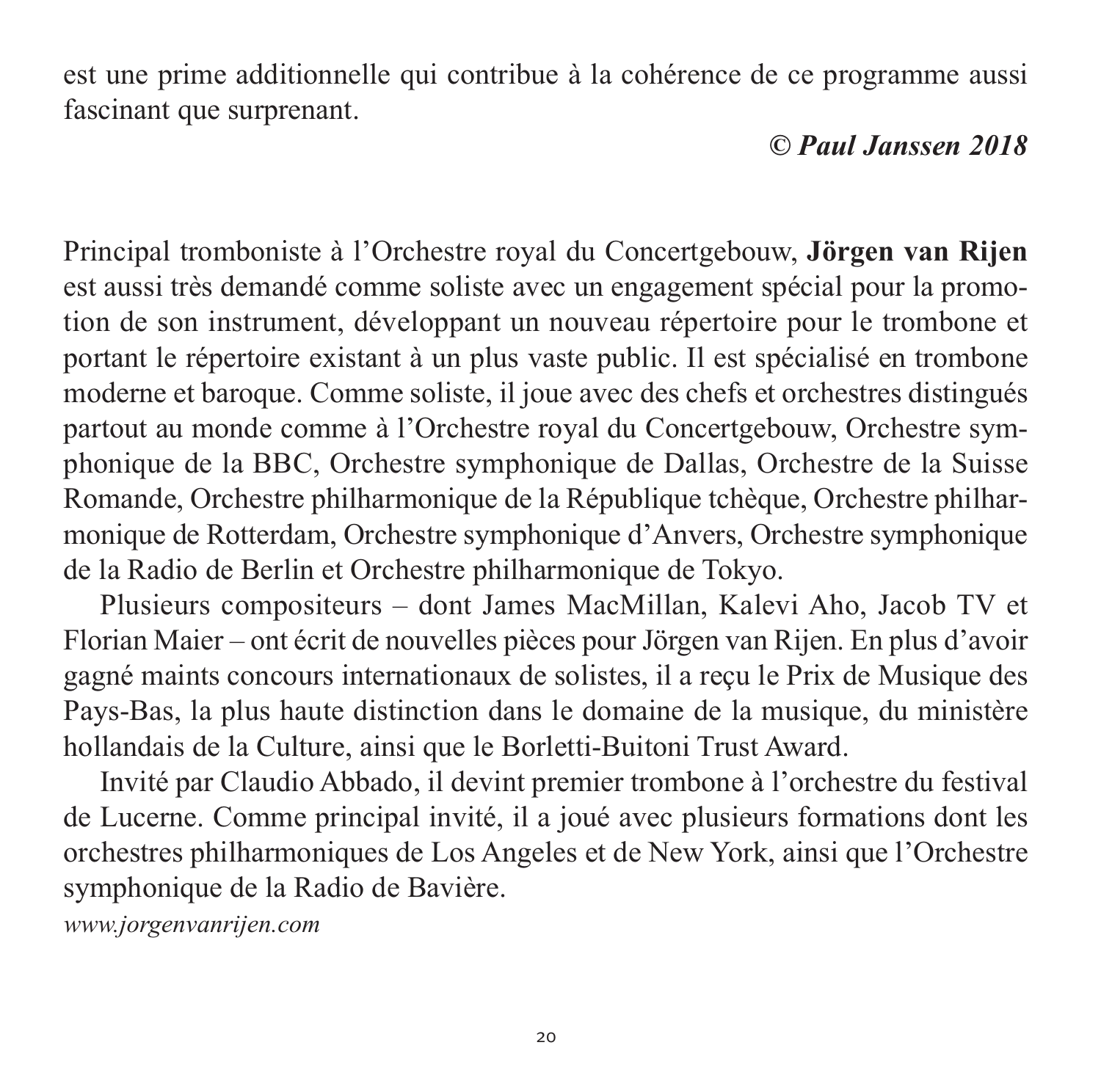**Camerata RCO** est composée de membres de l'Orchestre royal du Concertgebouw qui, outre leur travail à l'orchestre symphonique, aiment aussi jouer ensemble dans une petite formation. Camerata RCO leur offre l'occasion de choisir et d'interpréter un répertoire différent ainsi que de décider eux-mêmes des circonstances de leurs concerts. Elle leur fournit aussi la chance de travailler en plus intime collaboration et de développer un lien plus rapproché avec leur public. Grâce à des résidences à plusieurs salles de concert et festivals, Camerata RCO joue de nombreux concerts aux Pays-Bas et partout au monde, dans les villes de New York, Washington, Tokyo, Séoul, Vienne, Rome, Lisbonne et Madrid par exemple. Camerata RCO participe à plusieurs diffusions radiodiffusées et télévisées et a enregistré des disques. *www.camerata-rco.com*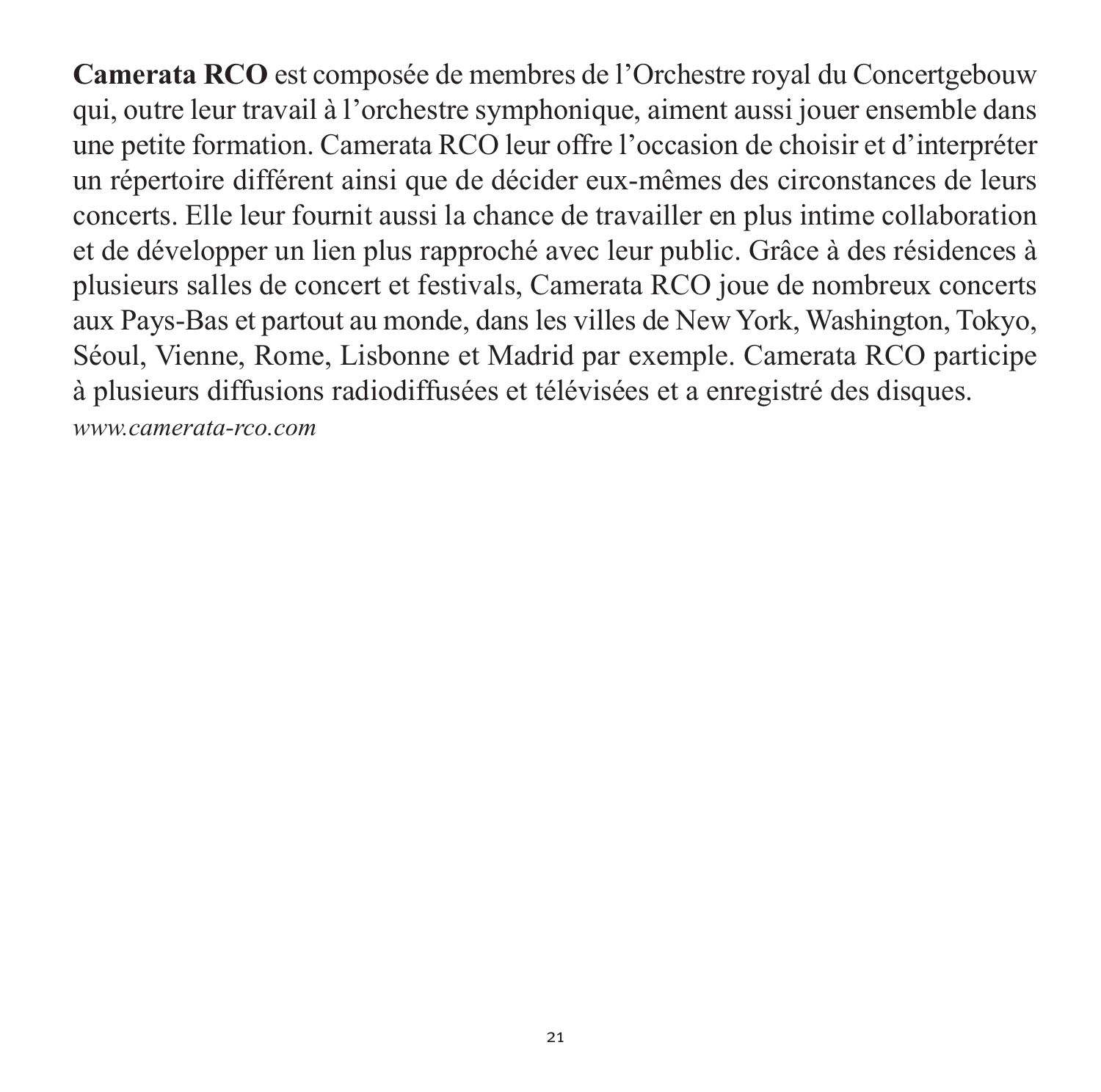The music on BIS's Hybrid SACDs can be played back in Stereo (CD and SACD) as well as in 5.0 Surround sound (SACD).

Our surround sound recordings aim to reproduce the natural sound in a concert venue as faithfully as possible, using the newest technology. In order to do so, all channels are recorded using the full frequency range, with no separate bass channel added. If your sub-woofer is switched on, however, most systems will also automatically feed the bass signal coming from the other channels into it. In the case of systems with limited bass reproduction, this may be of benefit to your listening experience.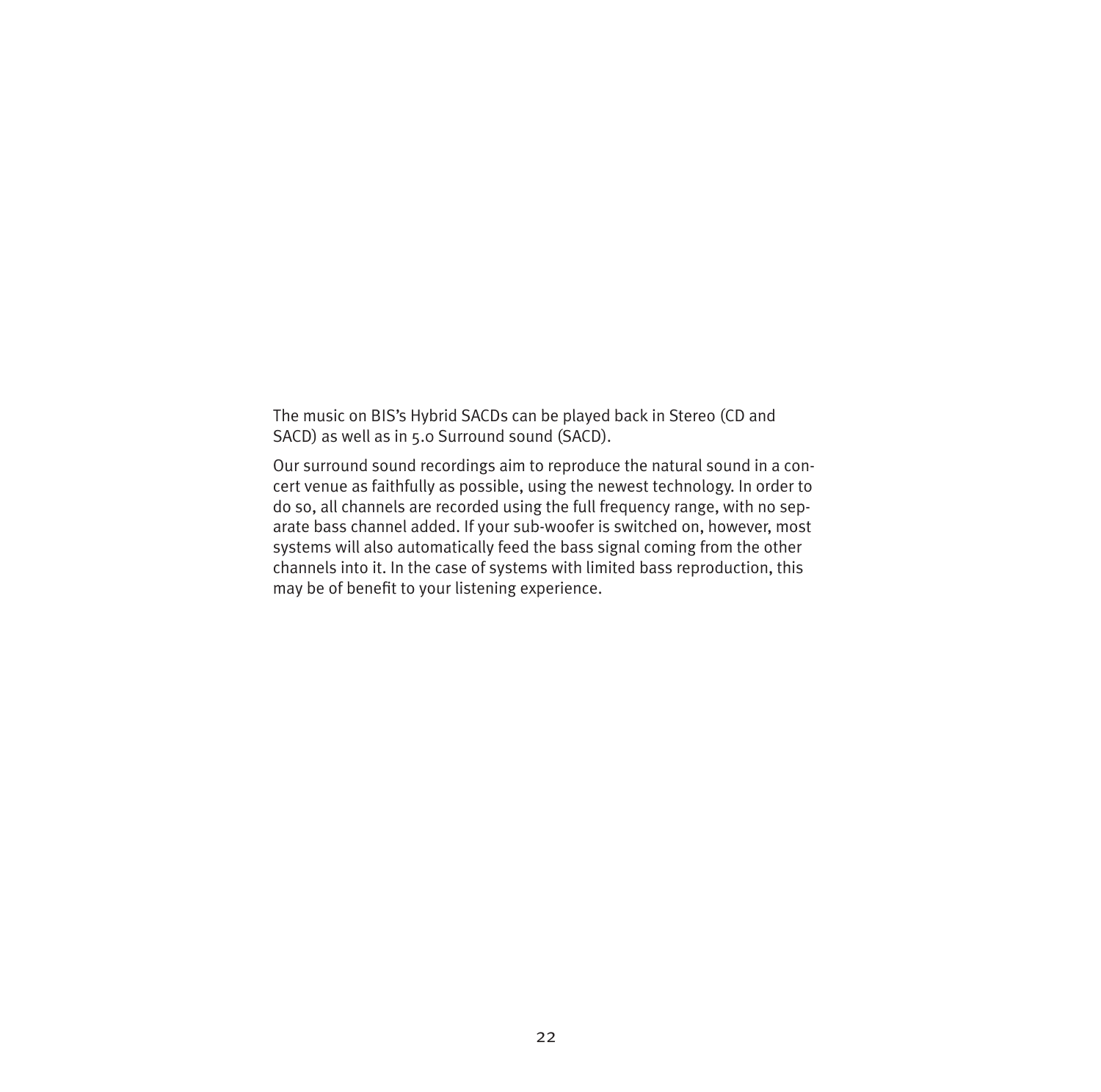This CD has been made possible thanks to the generous support of the Els Mosler Fund, a trust fund of the RCO Foundation specially intended to support the brass players of the Royal Concertgebouw Orchestra, and thanks to the Prix de Salon, a prize awarded annually by De Salon (the business club of the Royal Concertgebouw Orchestra) to special projects by individual musicians of the orchestra.





#### RCO FOUDDATION DE SALOD

#### Instrumentarium:

Trombone: Antoine Courtois AC 420 BHR Mouthpiece: Antoine Courtois, model Michel Becquet

#### RECORDING DATA

| Recording:          | October 2016 (Fratres; An den Wassern; Pari Intervallo) and June 2017 (other works)<br>at Singelkerk, Amsterdam, the Netherlands                                                          |
|---------------------|-------------------------------------------------------------------------------------------------------------------------------------------------------------------------------------------|
|                     | Producer: Ingo Petry (Takes Music Production)                                                                                                                                             |
|                     | Sound engineer (Fratres; An den Wassern; Pari Intervallo): Jens Braun (Takes Music Production)                                                                                            |
|                     | Sound engineer (other works): Hans Kipfer (Takes Music Production)                                                                                                                        |
| Equipment:          | BIS's recording teams use microphones from Neumann and Schoeps, audio electronics from RME,<br>Lake People and DirectOut, MADI optical cabling technology, monitoring equipment from B&W, |
|                     | STAX and Sennheiser, and Sequoia and Pyramix digital audio workstations.                                                                                                                  |
|                     | Original format: 24 bit / 96 kHz                                                                                                                                                          |
| Post-production:    | Editing and mixing: Ingo Petry                                                                                                                                                            |
| Executive producer: | Robert Suff                                                                                                                                                                               |

BOOKLET AND GRAPHIC DESIGN

Cover text: © Paul Janssen 2018 Translations: Horst A. Scholz (German); Arlette Lemieux-Chené (French) Cover photography: © Marco Borggreve Typesetting, lay-out: Andrew Barnett (Compact Design)

BIS Records is not responsible for the content or reliability of any external websites whose addresses are published in this booklet.

BIS recordings can be ordered from our distributors worldwide. If we have no representation in your country, please contact-BIS Records AB, Stationsvägen 20, SE-184 50 Åkersberga, Sweden Tel.: +46 8 544 102 30 info@bis.se www.bis.se

#### BIS-2316  $\circledR$  &  $\circledR$  2018, BIS Records AB, Åkersberga.